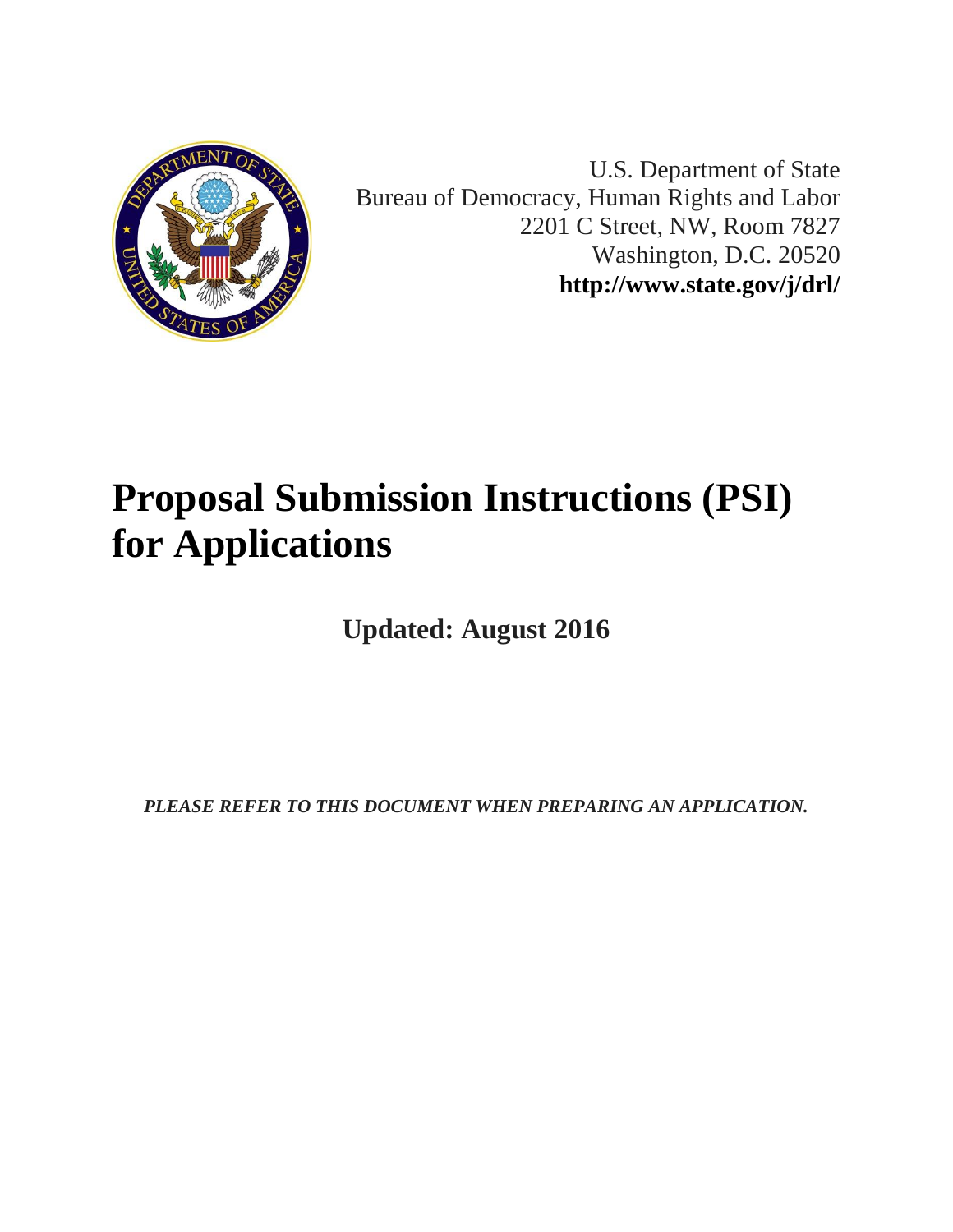# **Table of Contents**

#### [SECTION I: Eligibility](#page-2-0)

- A. [Eligibility Requirements](#page-2-1)
- B. [System for Award Management \(SAM.gov\)](#page-3-0)
- C. [Eligible Applications](#page-4-0)
- D. [Format Requirements](#page-5-0)
- E. [Application Requirements](#page-5-1)
- F. [Additional Application Documents](#page-6-0)
- [SECTION II: guidelines for application components](#page-8-0)
	- A. [Office of Management and Budget \(OMB\) Regulations](#page-8-1)
	- B. [SF-424 Forms](#page-8-2)
	- C. [Cover Page](#page-11-0)
	- D. [Executive Summary](#page-11-1)
	- E. [Proposal Narrative Guidelines](#page-11-2)
	- F. [Budget Guidelines](#page-12-0)
	- G. [Audit Guidelines](#page-18-0)
	- H. [Logic Model Guidelines](#page-19-0)
	- I. [Monitoring and Evaluation Guidelines](#page-21-0)
	- J. [Risk Analysis Guidelines](#page-25-0)
- [SECTION III: Proposal Submission Instructions](#page-26-0)
	- A. [GrantSolutions.gov Applications](#page-26-1)
	- B. [Grants.gov Applications](#page-27-0)
- [SECTION IV: PROPOSAL REVIEW PROCESS](#page-29-0)
	- A. [Proposal Review Criteria](#page-29-1)
- [SECTION V: ADDITIONAL INFORMATION](#page-33-0)
	- A. [Background Information on DRL and General DRL funding](#page-33-1)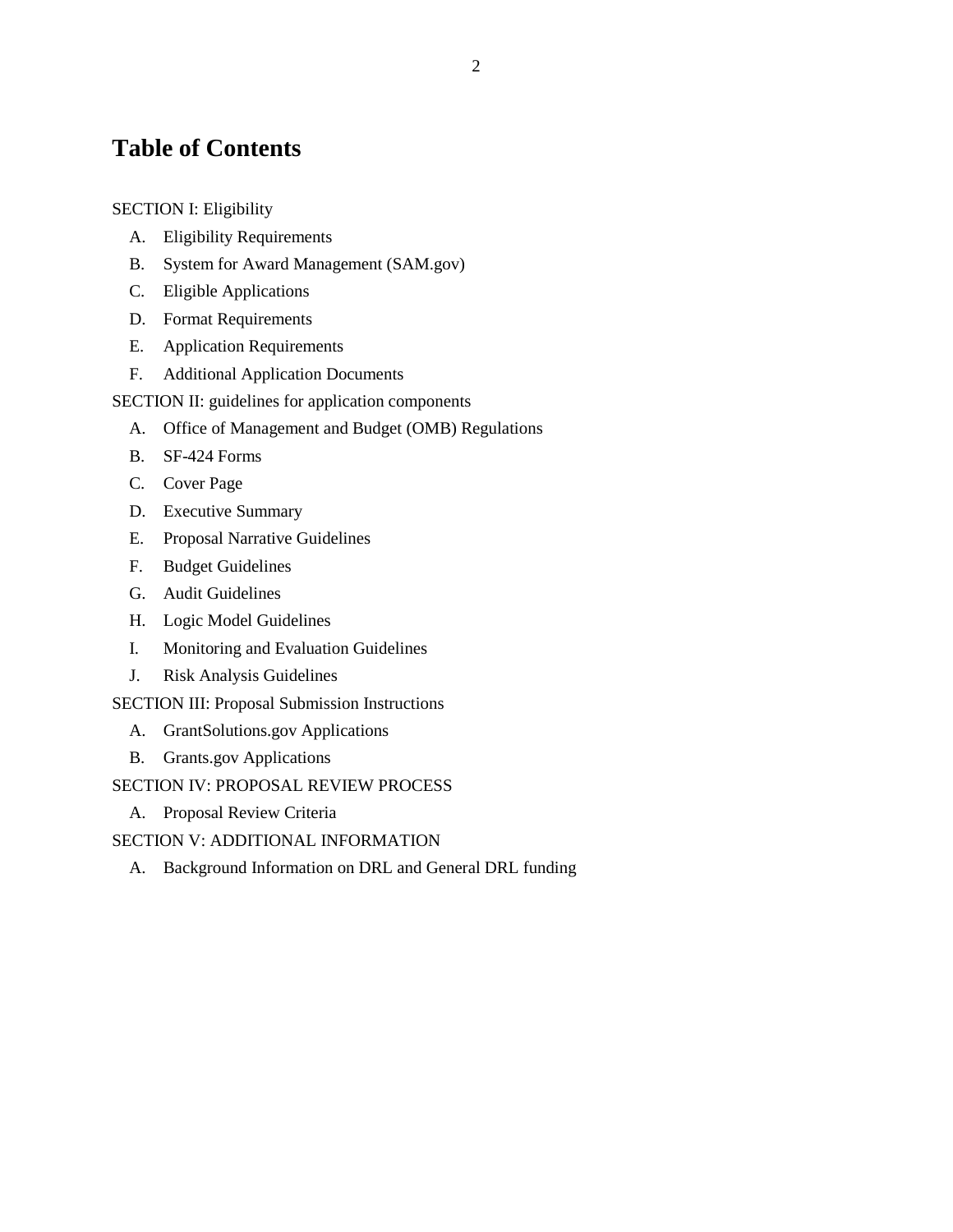### <span id="page-2-0"></span>**SECTION I: Eligibility**

### <span id="page-2-1"></span>**A. Eligibility Requirements**

The Bureau of Democracy, Human Rights, and Labor (DRL) welcomes applications in response to DRL Notices of Funding Opportunities (NOFOs) from:

- U.S.-based and foreign-based non-profit organizations/non-government organizations (NGO)
- Public international organizations;
- Private, public, or state institutions of higher education; and
- For-profit organizations or businesses.

DRL's preference is to work with **non-profit entities**; however, there may be occasions when a for-profit entity is best suited.

For-profit entities should be aware that their applications may be subject to additional review following the panel selection process, and that the Department of State generally prohibits profit under its assistance awards to for-profit or commercial organizations. Profit is defined as any amount in excess of allowable direct and indirect costs. The allowability of costs incurred by commercial organizations is determined in accordance with the provisions of the Federal Acquisition Regulation (FAR) at 48 CFR 30, Cost Accounting Standards Administration, and 48 CFR 31 Contract Cost Principles and Procedures. Project income earned by the recipient must be deducted from the program's total allowable costs in determining the net allowable costs on which the federal share of costs is based.

Applicants must have existing, or the capacity to develop, active partnerships with thematic or in-country partners, entities and relevant stakeholders, including private sector partners and NGOs, and have **demonstrable experience** in administering successful, and preferably similar, projects. DRL encourages applications from foreign-based NGOs headquartered in the geographic regions/countries relevant to the applicable solicitation. DRL reserves the right to request additional background information on applicants who do not have previous experience administering federal grant awards, and these applicants may be subject to limited funding on a pilot basis.

Applicants may **form consortia** and submit a combined proposal. However, one organization should be designated as the lead applicant with the other members as sub-award partners.

DRL is committed to an anti-discrimination policy in all of its programs and activities. DRL welcomes applications irrespective of an applicant's race, ethnicity, color, creed, national origin, gender, sexual orientation, gender identity, disability, or other status. DRL strongly encourages applications from organizations working with the most at risk and vulnerable communities, including women, youths, persons with disabilities, members of ethnic or religious minority groups, and LGBTI persons.

Providing cost sharing, matching, or cost participation is not an eligibility requirement.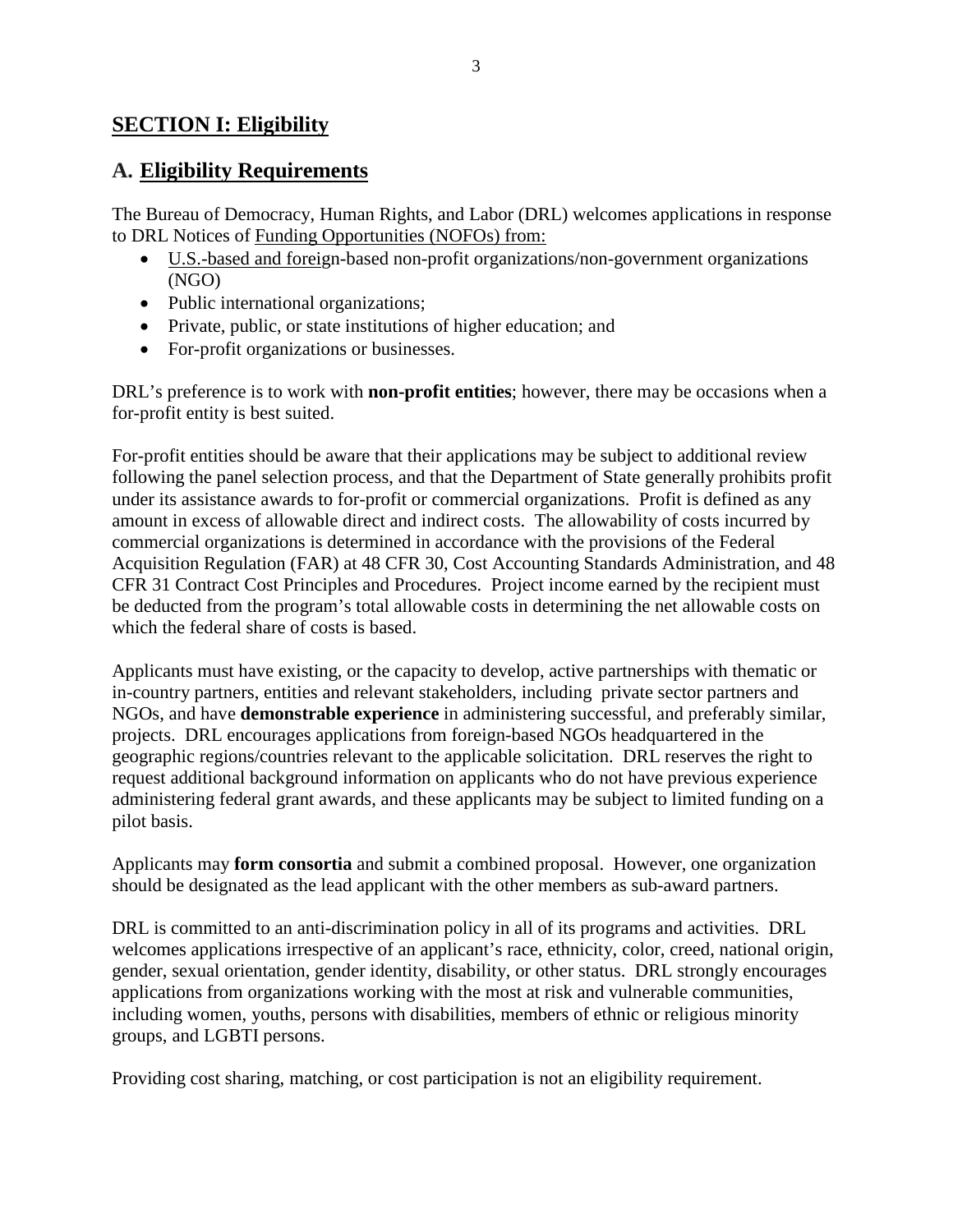### <span id="page-3-0"></span>**B. System for Award Management (SAM.gov)**

Any applicant listed on the Excluded Parties List System (EPLS) in the **[System for Award](https://www.sam.gov/)  [Management \(SAM\)](https://www.sam.gov/)** is not eligible to apply for an assistance award in accordance with the OMB guidelines at 2 CFR 180 that implement Executive Orders 12549 (3 CFR, 1986 Comp., p. 189) and 12689 (3 CFR, 1989 Comp., p. 235), "Debarment and Suspension." Additionally, no entity listed on the EPLS can participate in any activities under an award. All applicants are strongly encouraged to review the EPLS in SAM to ensure that no ineligible entity is included.

All organizations, whether based in the United States or in another country, must have a Unique Entity Identifier (UEI), formerly referred to as DUNS, and an active registration with the SAM before submitting an application. **DRL may not review applications from or make awards to applicants that have not completed all applicable UEI and SAM requirements**. A UEI is one of the data elements mandated by Public Law 109-282, the Federal Funding Accountability and Transparency Act (FFATA), for all Federal awards.

### *Note: The process of obtaining a SAM.gov registration may take anywhere from 4-8 weeks. Please begin your registration as early as possible.*

- If you are **based in the United States** or pay employees within the United States, prior to registering in SAM you will need an Employer Identification Number (EIN) from the Internal Revenue Service (IRS) and a Commercial and Government Entity (CAGE) code.
- If you are based **outside of the United States** and do not pay employees within the United States, you do not need an EIN from the IRS. However, you will need a NATO CAGE (NCAGE) code before you can have an active registration in SAM.

All organizations must also continue to maintain active SAM registration with current information at all times during which they have an active Federal award or application under consideration by a Federal award agency. SAM requires all entities to renew their registration once a year in order to maintain an active registration status in SAM. If an applicant has not fully complied with the requirements by the time DRL is ready to make an award, DRL may determine that the applicant is unqualified to receive an award and use that determination as a basis for making an award to another applicant.

For further guidance on the registration process, please see the SAM.gov Registration Guide on DRL's website: [http://www.state.gov/j/drl/p/c72333.htm.](http://www.state.gov/j/drl/p/c72333.htm) Please refer to 2 CFR 25.200 for additional information.

An exemption from these requirements may be permitted on a case-by-case basis if:

• An applicant is a foreign organization located outside of the United States without a UEI and the Department determines that acquiring one is impractical given the geographic location; or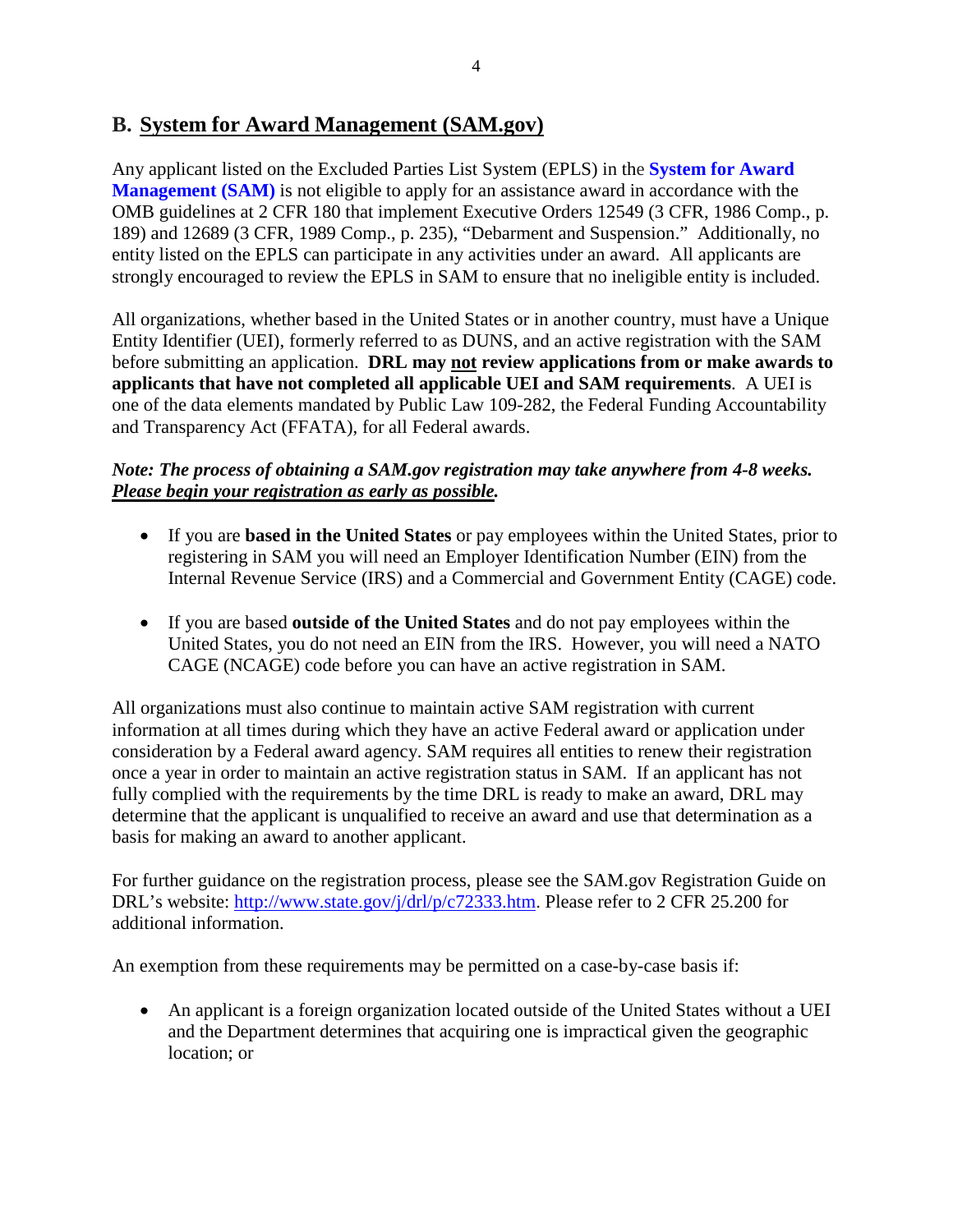• If an applicant's identity must be protected due to potential endangerment of their mission, their organization's status, their employees, or individuals being served by the applicant.

\* Organizations requesting exemption from SAM.gov, NCAGE, and UEI requirements should email the point of contact in the solicitation. *If establishing your SAM.gov account as private rather than public view, please notify DRL at the time of submission.* 

*Note: Foreign organizations will be required to register with the NATO Support Agency (NSPA) to receive a NCAGE code in order to register in SAM. NSPA will forward your registration request to the applicable National Codification Bureau (NCB) if your organization is located in a NATO or Tier 2 Sponsored Non-NATO Nation. As of March 2016, NATO nations included Albania, Belgium, Bulgaria, Canada, Croatia, Czech Republic, Denmark, Estonia, France, Germany, Greece, Hungary, Iceland, Italy, Latvia, Lithuania, Luxembourg, Netherlands, Norway, Poland, Portugal, Romania, Slovakia, Slovenia, Spain, Turkey, United Kingdom, and the United States of America; and Tier 2 nations included Australia, Austria, Brazil, Finland, Israel, Republic of Korea, Malaysia, Morocco, New Zealand, Serbia, and Singapore.* 

*NSPA and/or the appropriate NCB forwards all NCAGE code information to all Allied Committee 135 (AC/135) nations, which as of March 2016 also included Afghanistan, Argentina, Belarus, Bosnia & Herzegovina, Brunei Darussalam, Chile, Colombia, Egypt, Georgia, India, Indonesia, Japan, Jordan, Montenegro, Oman, Papua New Guinea, Peru, Saudi Arabia, South Africa, Sweden, Thailand, Republic of Macedonia, Ukraine, and the United Arab Emirates. All organizations are strongly advised to take this into consideration when assessing whether registration may result in possible endangerment.*

# <span id="page-4-0"></span>**C. Eligible Applications**

Technically eligible applications are those that:

- Arrive electronically via GrantSolutions.gov or Grants.gov by the designated due date and time noted in the NOFO. If reasonable accommodations are granted for persons with disabilities or for security reasons, applications must still be received by DRL by the designated due date and time noted in the NOFO;
- Are in English and all costs are in U.S. dollars. If an original document within the application is in another language, an English translation must be provided. For any documents provided in both English and a foreign language, the English language version is the controlling version. (Please note: the Department of State, as indicated in 2 CFR 200.111, requires that English is the official language of all award documents);
- Heed all instructions contained in the NOFO and PSI, including length and completeness of application; and,
- Do not violate any of the guidelines stated in the NOFO and the PSI.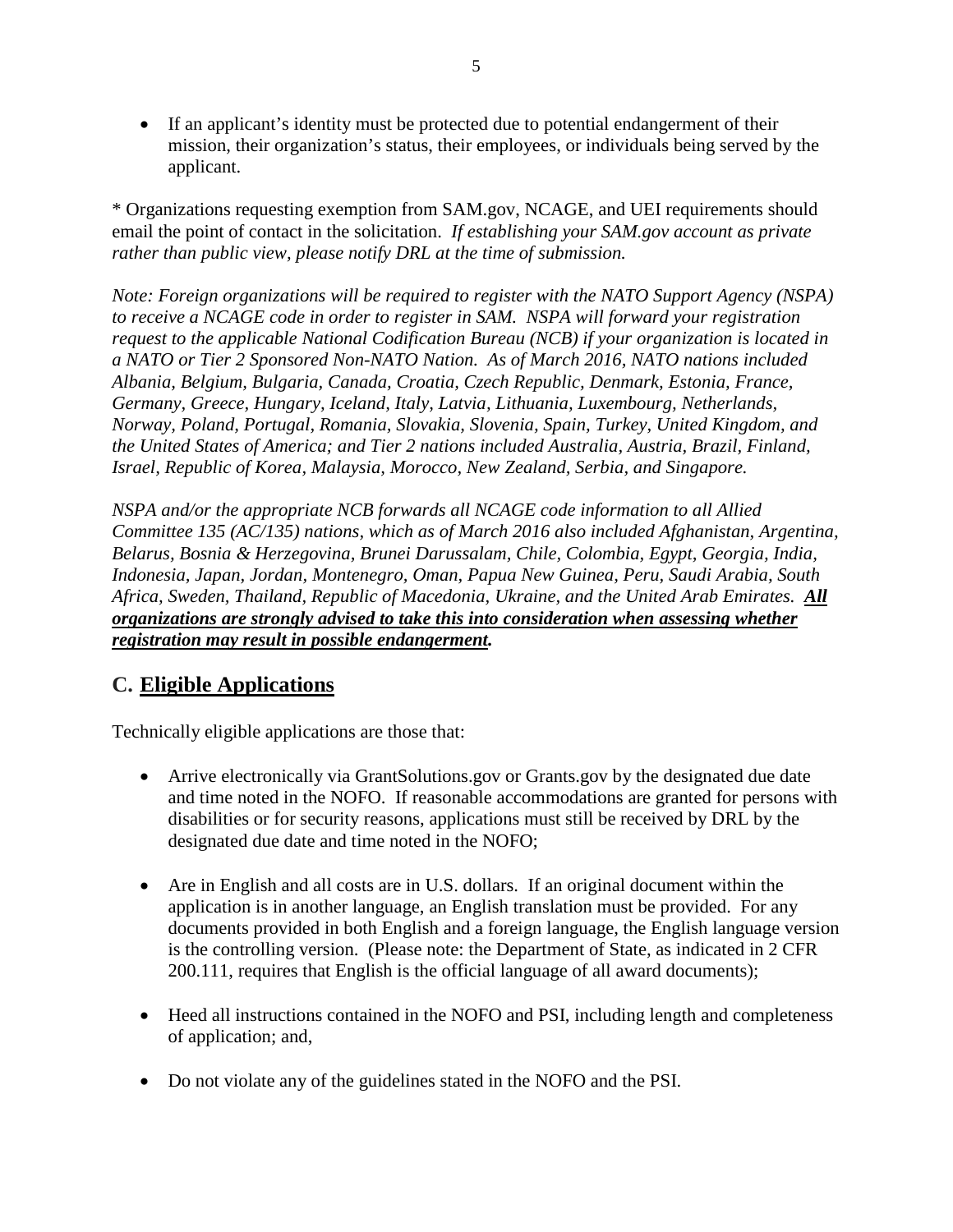It is the sole responsibility of the applicant to ensure that all of the documents submitted in the grant application package are complete, accurate, and current. **DRL strongly encourages all applicants, especially foreign or first-time applicants, to submit applications before the designated due date to ensure that the application has been received and is complete**.

### <span id="page-5-0"></span>**D. Format Requirements**

To be considered, all application documents should adhere to the below formatting guidelines:

- All pages are numbered, including budgets and attachments;
- All documents are formatted to  $8\frac{1}{2} \times 11$  paper (U.S. letter size); and,
- All documents are single-spaced, 12 point Times New Roman font, with 1-inch margins. Captions and footnotes may be 10 point Times New Roman font. Font sizes in charts and tables, including the budget, can be reformatted to fit within 1 page width.

### <span id="page-5-1"></span>**E. Application Requirements**

Complete applications must include the following:

- 1) Completed and signed **SF-424**, **SF-424A**, and **SF-424B** forms. Please see SF-424 instructions below in Section 2A.
- 2) If your organization engages in lobbying the U.S. government or Congress, or pays for another entity to lobby on your behalf, the **SF-LLL** "Disclosure of Lobbying Activities" form is also required (only if applicable). Please see SF-LLL guidance in Section 2B.
- 3) **Cover Page** (not to exceed one [1] page, preferably in Microsoft Word) that includes a table with the project title, target country/countries, project synopsis, and name and contact information for the application's main point of contact. Please see *Cover Page* section 2C below for a template and more details.
- 4) **Executive Summary** (not to exceed one [1] page, preferably in Microsoft Word) that outlines project goals, objectives, activities, etc.
- 5) **Table of Contents** (not to exceed one [1] page, preferably in Microsoft Word) listing all documents and attachments, with page numbers.
- 6) **Proposal Narrative** (not to exceed ten [10] pages, preferably in Microsoft Word). Please note the ten page limit does not include the Table of Contents, Cover Page, Attachments, Detailed Budget, Budget Narrative, or Negotiated Indirect Cost Rate Agreement (NICRA). Applicants are encouraged to combine multiple documents in a single Word Document or PDF (i.e., Cover Page, Table of Contents, Executive Summary, and Proposal Narrative in one file). Please see *Proposal Narrative Guidelines* in section 2D below for more details.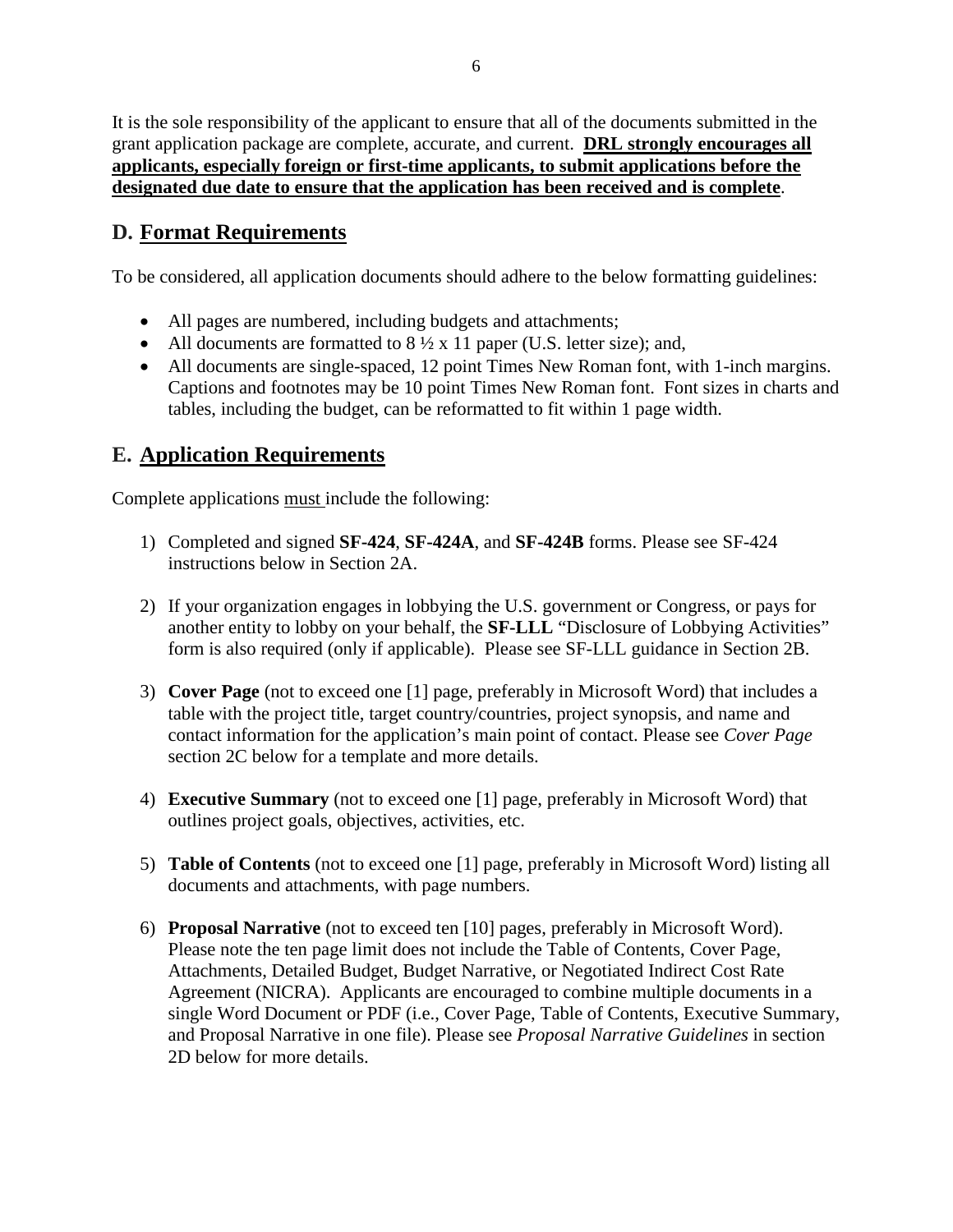- 7) **Budget** (preferably as an Excel workbook) that includes three [3] columns containing the request to DRL, any cost sharing contribution, and the total budget. A summary budget should also be included using the OMB-approved budget categories (see SF-424A as a sample) in a separate tab. Costs must be in U.S. dollars. Detailed line-item budgets for subgrantees should be included in additional tabs within the Excel workbook (if available at the time of submission). Please see *Budget Guidelines* section 2E below for more information.
- 8) **Budget Narrative** (preferably as a Word Document) that includes substantive explanations and justifications for each line-item in the detailed budget spreadsheet, as well as the source and a description of all cost-share offered. Please see *Budget Guidelines* section 2E below for more information.
- 9) Your organization's most recent A-133 **audit** (if applicable), F Audit, or standard audit. Please see *Audit* section 2F below for more information.
- 10) **Logic Model** (not to exceed two [2] pages, preferably in Microsoft Word). Please see *Logic Model* section 2G below for more information.
- 11) **Monitoring and Evaluation Narrative** (not to exceed two [2] pages). Please see *Monitoring and Evaluation Narrative* section 2H below for more information.
- 12) **Monitoring and Evaluation Performance Indicator Table** (not to exceed four [4] pages in Microsoft Word). Please see *Monitoring and Evaluation Plan* section 2H below for more information.
- 13) **Risk Analysis** (not to exceed one [1] page, preferably in Microsoft Word). Please see *Risk Analysis* section 2I below for more information.
- 14) **Key Personnel** (not to exceed one [1] page, preferably as a Word Document): Please include short bios that highlight relevant professional experience. Given the limited space, CVs are not recommended for submission.
- 15) **Timeline** (not to exceed one [1] page): The timeline of the overall proposal should include activities, evaluation efforts, and program closeout.

### <span id="page-6-0"></span>**F. Additional Application Documents**

Strong applications will also contain the following:

• Individual Letters of Support and/or Memorandum of Understanding Letters of support and MOUs must be specific to the project implementation (e.g. from proposed partners or sub-award recipients) and will not count towards the page limit.

*Please refer to the application checklist and sample templates when submitting your application: [http://www.state.gov/j/drl/p/c72333.htm.](http://www.state.gov/j/drl/p/c72333.htm) The sample templates provided on the DRL website are suggested, but not mandatory.*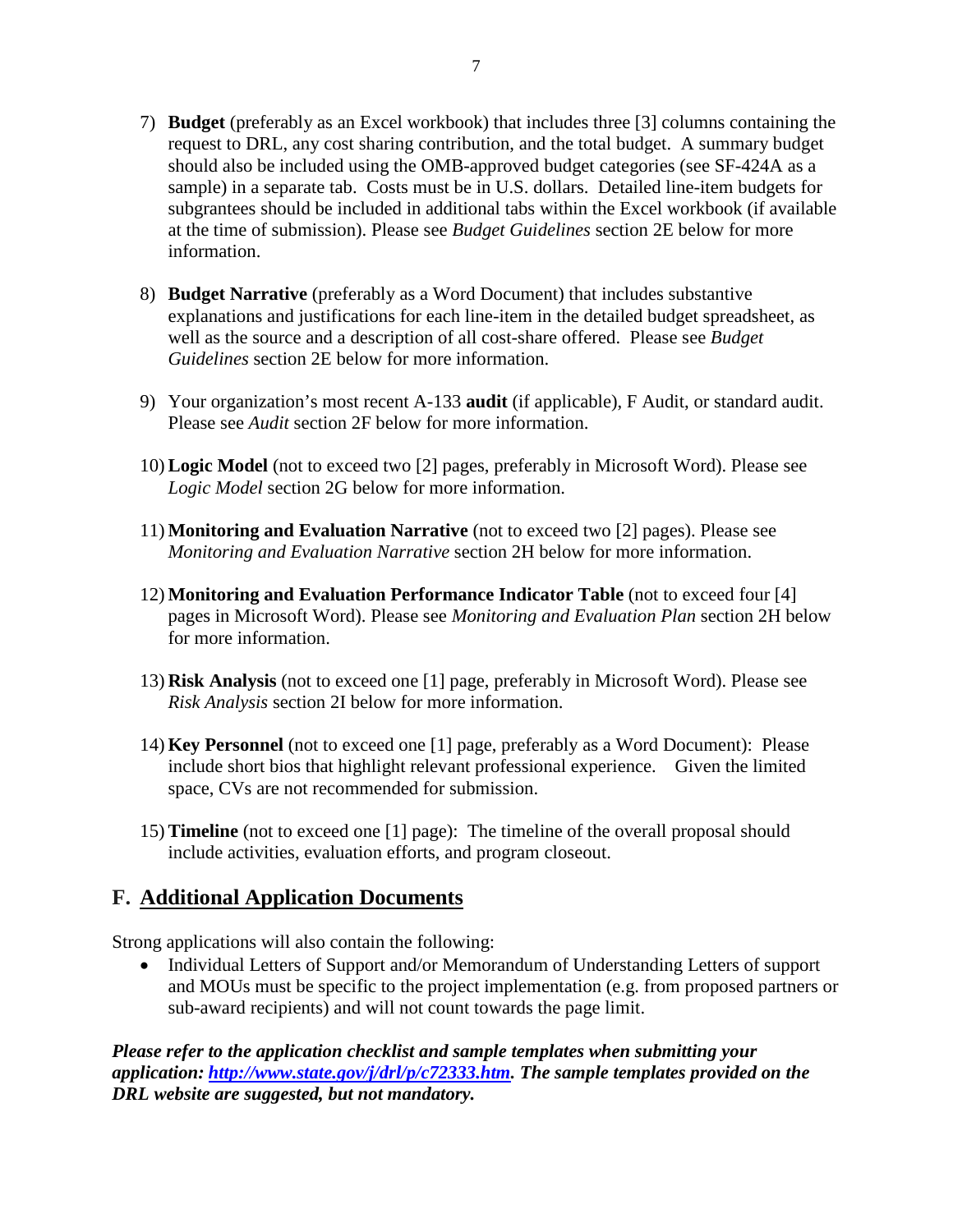DRL reserves the right to request additional documents not included in this PSI. Additionally, to ensure that all applications receive a balanced evaluation, the DRL Panel will review from the first page of each section up to the page limit and no further.

Note: If ultimately provided with a notification of intent to make a Federal award, applicants typically have two to three weeks to provide additional information and documents requested in the notification of intent. The deadlines may vary in each notification of intent and applicants must adhere to the stated deadline in the notification of intent.

#### *Additional Information Requested*

Successful applicants must submit after notification of intent to make a Federal award, but prior to issuance of a Federal award will include:

- If your organization has a NICRA and includes NICRA charges in the budget, your latest NICRA should be included as a PDF file. (Please see *Budget Guidelines* section below for more information).
- Written responses and revised application documents addressing conditions and recommendations from the DRL Review Panel;
- Completion of the Department's Financial Management Survey, if receiving DRL funding for the first time;
- Submission of required documents to register in the Payment Management System managed by the Department of Health and Human Services, if receiving DRL funding for the first time (unless an exemption is provided);
- Other requested information or documents included in the notification of intent to make a Federal award or subsequent communications prior to issuance of a Federal award.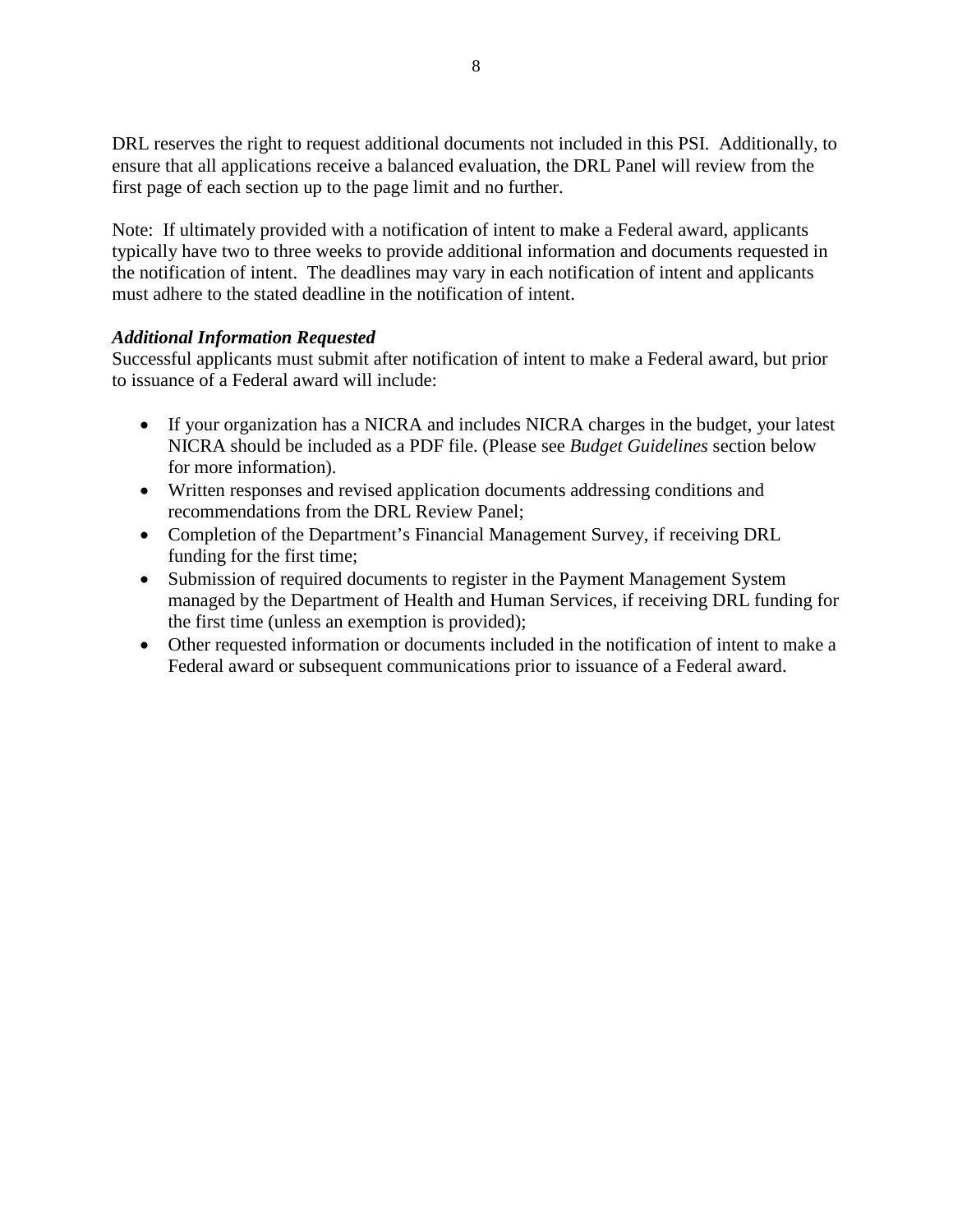### <span id="page-8-0"></span>**SECTION II: guidelines for application components**

### <span id="page-8-1"></span>**A. Office of Management and Budget (OMB) Regulations**

The Uniform Administrative Requirements, Cost Principles and Audit Requirements for Federal Awards set forth in 2 CFR Chapter 200 (Sub-Chapters A through F) shall apply to all non-Federal entities, except for assistance awards to Individuals and Foreign Public Entities. Sub-Chapters A through E shall apply to all foreign organizations, and Sub-Chapters A through D shall apply to all U.S. and foreign for-profit entities.

The applicant/recipient of the award and any sub-recipients under the award must comply with all applicable terms and conditions, in addition to the assurance and certifications made as part of the Notice of Award. The Department's Standard Terms and Conditions can be viewed at [http://www.state.gov/j/drl/p/c72333.htm.](http://www.state.gov/j/drl/p/c72333.htm)

### <span id="page-8-2"></span>**B. SF-424 Forms**

Organizations must fill out, sign, and submit SF-424, SF-424A, and SF-424B forms as directed on GrantSolutions.gov or Grants.gov. **Please note that all communications regarding the application will be directed to the points of contact identified in the SF-424 forms**.

### **I. SF-424 Application for Federal Assistance: Please refer to the following guidelines as you fill out the SF-424 form.**

- 1. Type of Submission: Application
- 2. Type of Application: New
- 3. Date Received: Leave blank. This will be automatically assigned.
- 4. Applicant Identifier: Leave blank
- 5. a. Federal Entity Identifier: Leave blank b. Federal Award Identifier: Leave blank
- 6. Date Received by State: Leave blank. This will be automatically assigned
- 7. State Application Identifier: Leave blank. This will be automatically assigned
- 8. a. Enter the legal name of the applicant organization. Do NOT list abbreviations or acronyms unless they are part of the organization's legal name.
	- b. Employer/Taxpayer ID Number: Non-U.S. organizations enter 44-4444444 (no dash)
	- c. Enter organizational UEI number (Unique Entity Identifier).
	- d. Enter the address of the applicant
	- e. Enter the name of the primary organizational unit (and department or division, if applicable) that will undertake the assistance activity, if applicable.

f. Enter the name, title, and all contact information of the person to be contacted on all matters involving this application.

- 9. Select an applicant type (type of organization)
- 10. Enter: Department of State
- 11. The CFDA number is normally 19.345. However, please see the NOFO if another CFDA number should be used instead.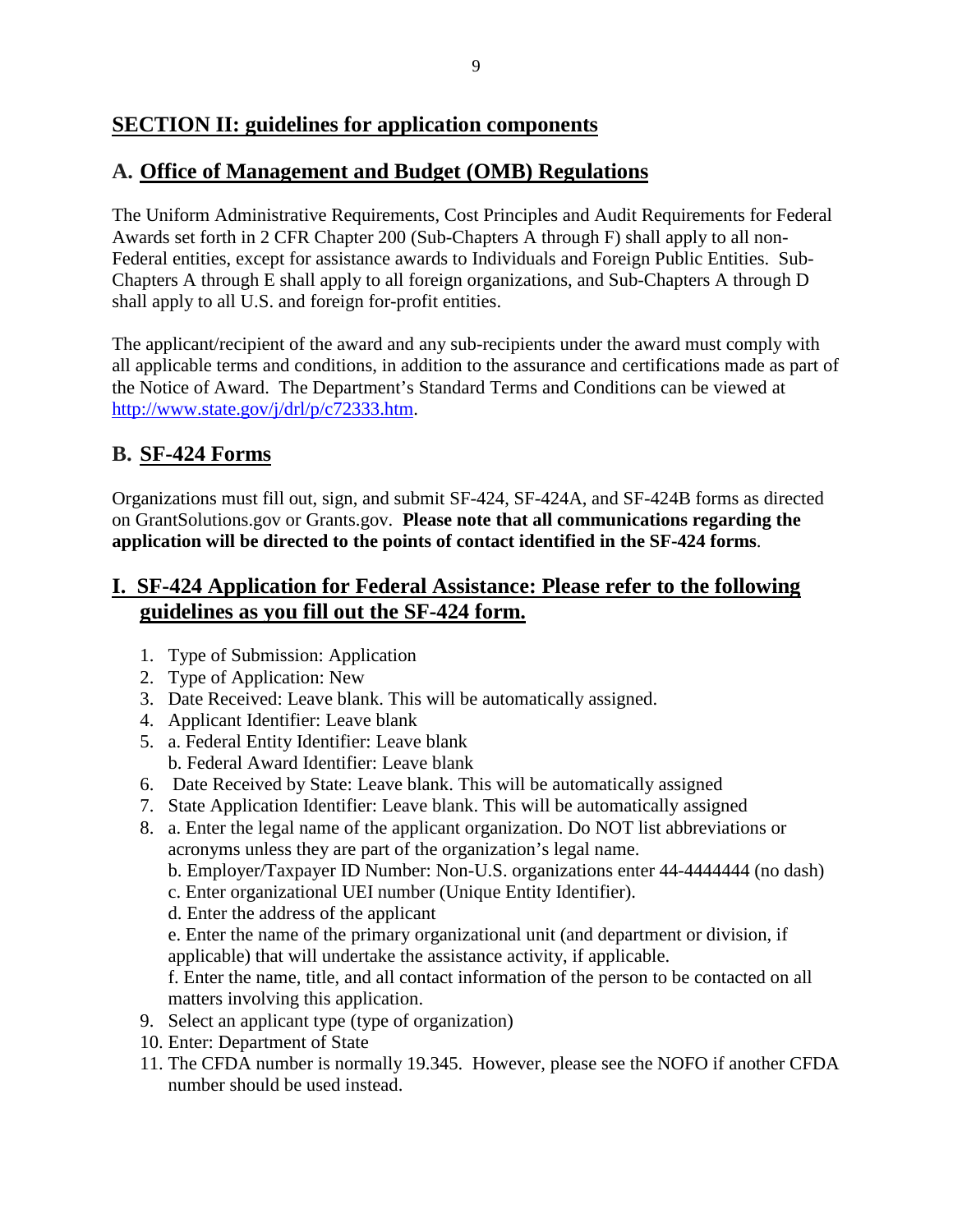- 12. Enter the Funding Opportunity Number and title. This number will already be entered on electronic applications.
- 13. Enter the Competition Identification Number and title. This number will already be entered on electronic applications.
- 14. Areas Affected by Project: List the country or countries where project activities will take place in alphabetical order. For projects that will take place in more than one region enter "Global"
- 15. Enter the title of your proposed program (if necessary, delete pre-printed wording)
- 16. a. Congressional districts of Applicant and Program: If based in the U.S. please enter congressional district; if unknown or a foreign applicant, please enter "90" b. For congressional district of program, please enter "90"
- 17. Please refer to the NOFO for the estimated start date and enter your projected end date
- 18. a. Enter the amount requested for the project described in the proposal under "Federal" b. Enter any cost-share under "Applicant". Otherwise, use zeros.
- 19. Enter "c"
- 20. Select the appropriate box. If you answer "yes" to this question you will be required to provide an explanation.
- 21. Enter the name, title, and all contact information of the individual authorized to sign the application on behalf of the applicant organization.

### **II. SF-424A Budget Information: Please review the detailed instructions below BEFORE completing this form online.**

*Please note: the person who signs the 424A must have legal authority to do so on behalf of the organization***.** 

#### **Section A -- Budget Summary**

Row 1:

- 1a. This should be auto-populated as "DRL Grants Serviced by AQM." However, if it does not then please insert "DRL Grants Serviced by AQM"
- 1b. This should auto-populate. If not, please see the NOFO for the CFDA number.
- 1c. Leave blank.
- 1d. Leave blank.
- 1e. Enter the amount of federal funds you are requesting for this project
- 1f. Enter the amount of any other funds you will receive towards this project
- 1g. Enter the total cost of this project

Rows 2, 3, and 4 should be left blank.

#### **Section B – Budget Categories**

Enter total project costs in each category in Column 1. Columns 2, 3, and 4 should be left blank. In Column 5, the form should automatically show the sum.

6a-h. Enter the amount for each object class category (Include cost share).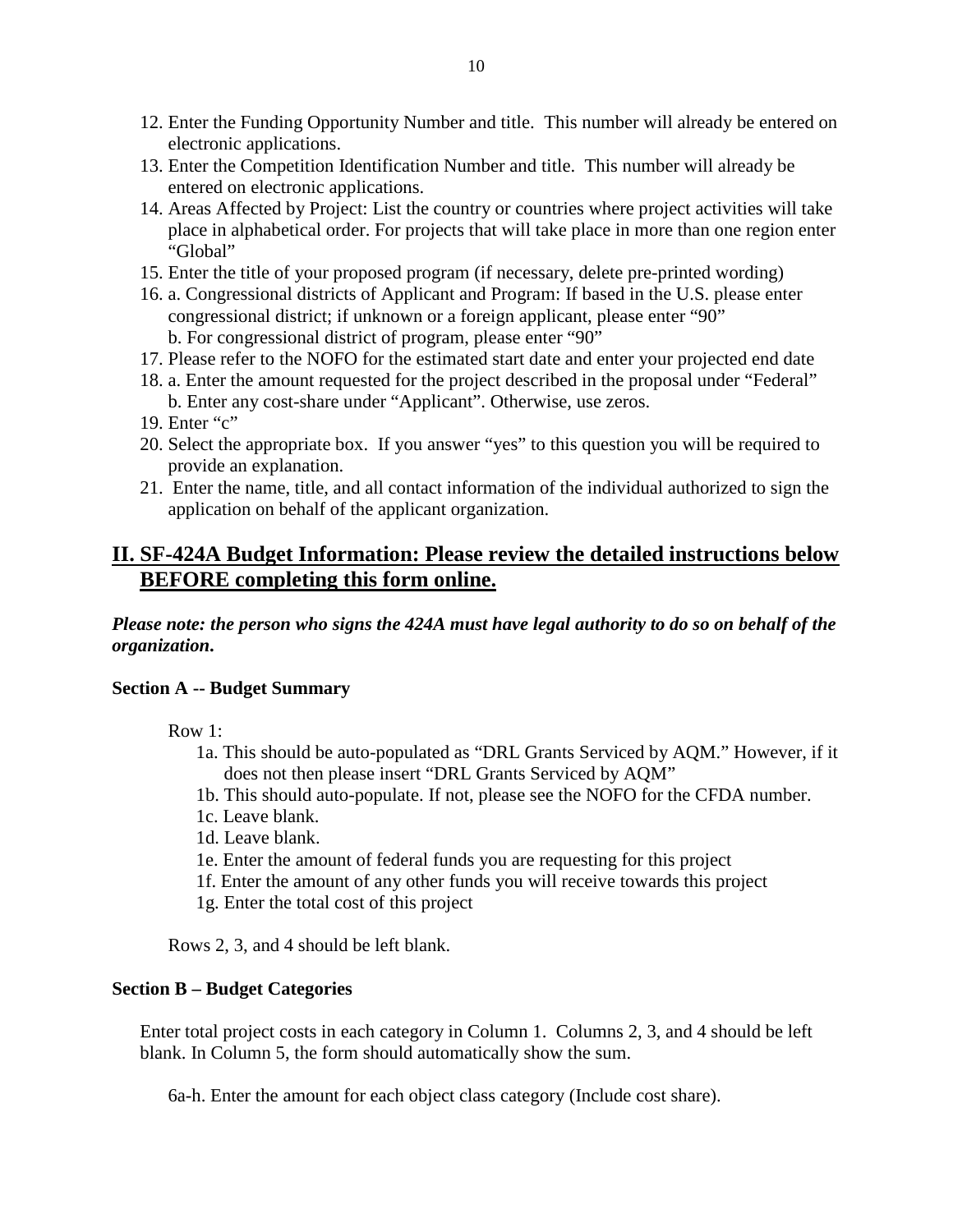- 6i. Enter the sum of 6a-6h
- 6j. Enter any indirect charges
- 6k. Enter the sum of 6i and 6j
- 7. Enter any program income that will be earned as a result of the project. If there is none, leave this section blank.

#### **Section C – Non-Federal Resources**

*Only complete this section if your project includes applicant cost share or funds from other sources. (Cost share is not required)* 

- 8a. Under Grant Program enter: "DRL Grants Serviced by AQM"
- 8b. Enter your cost share amount
- 8c. Enter the amount of any other funding sources for this project
- 8d. Leave blank
- 8e. Enter the total amount for all non-federal resources (the form should automatically show this sum)

Rows 9, 10, and 11 should be left blank.

#### **Section D – Forecasted Cash Needs**

- 13. In the first column enter the amount of federal funds you are requesting for this project. This amount should equal the amount in Section A 1e.
- 14. In the first column enter the amount of any other funds you will receive towards this project. This amount should equal the amount in Section A 1f.
- 15. In the first column enter the sum of 13 and 14 (the form should automatically show this sum). This amount should equal the amount in Section A 1g.

#### **Section E – Budget Estimates of Federal Funds Needed for Balance of the Project**

Rows 16, 17, 18, 19, and 20 should be left blank.

#### **Section F – Other Budget Information**

- 21. Enter: Direct Charges **–** Leave Blank
- 22. Enter: Indirect Charges If Indirect Charges are shown in Section B 6, enter the type of Indirect Rate used (Provisional, Predetermined, Final, or Fixed)
- 23. Enter any comments

### **III. SF-424B Assurances- Non Construction Programs: Please complete the highlighted fields and ensure the document is signed by an Authorized Official. The Authorized Official is generally the grant signatory at the organization or business.**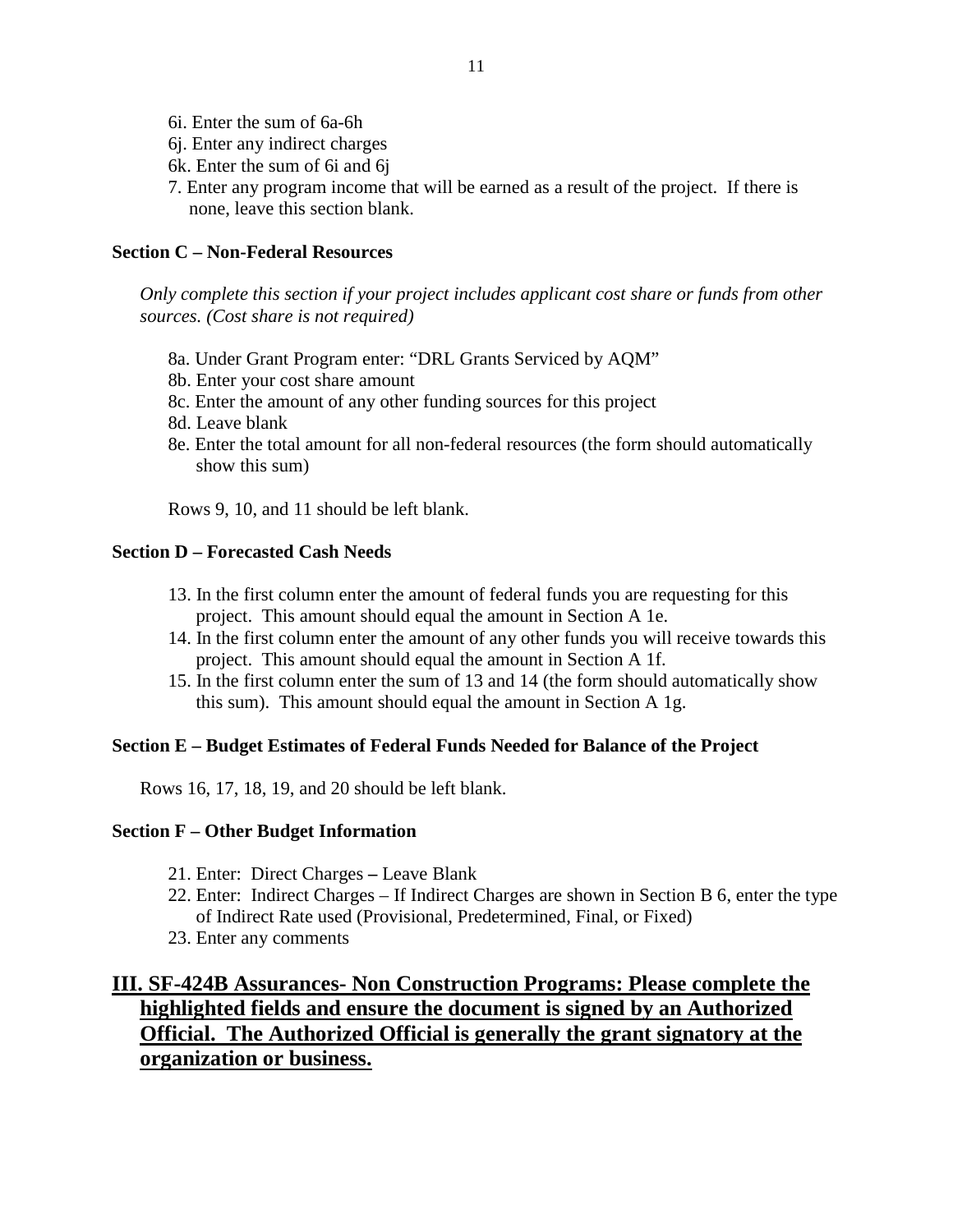# **IV. SF-LLL Disclosure of Lobbying Activities (only if applicable): The filing of an SF-LLL form is required for each payment or agreement to make payment to any lobbying entity for influencing or attempting to influence an officer or employee of any Federal agency, a Member of Congress, an officer or employee of Congress, or an employee of a Member of Congress in connection with a covered Federal action.**

# <span id="page-11-0"></span>**C. Cover Page**

Applicants must submit a cover page (not to exceed one [1] page) that includes a table with the following information:

| <b>Program Title</b>                                                                                                                           |  |
|------------------------------------------------------------------------------------------------------------------------------------------------|--|
| <b>Target Country/Countries</b>                                                                                                                |  |
| <b>Program Synopsis (3 sentences</b><br>maximum)                                                                                               |  |
| <b>Program Length</b>                                                                                                                          |  |
| <b>Total Amount of Funding</b><br><b>Requested</b> (In USD)                                                                                    |  |
| <b>Name and Contact Information</b><br>for the project's main point of<br>contact. (This should be the same<br>individual in 8f of the SF-424) |  |

# <span id="page-11-1"></span>**D. Executive Summary**

An executive summary (not to exceed one [1] page, preferably in Microsoft Word) should provide brief overview of the proposal narrative outlining, program goals, objectives, activities, and intended results.

# <span id="page-11-2"></span>**E. Proposal Narrative Guidelines**

Applicants must submit a proposal narrative (not to exceed ten [10] pages). A proposal narrative should:

- Fully explain the program's **goals, objectives, and activities**.
	- o Objectives should be ambitious, yet measureable, results-focused, and achievable in a reasonable time frame.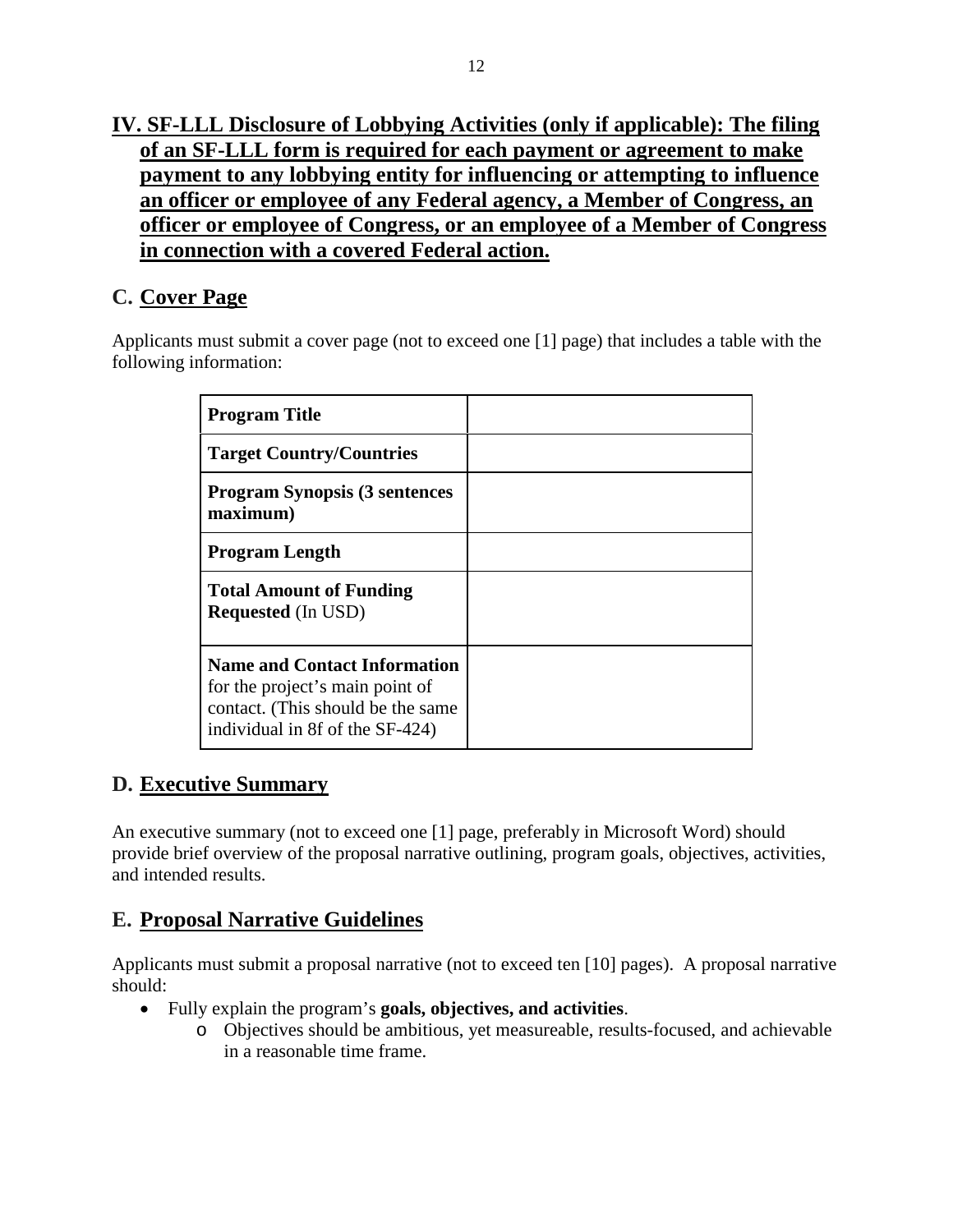- o Activities should be clearly developed and detailed, and the narrative should clearly articulate how the proposed activities contribute to objectives and overall project goal.
- Outline the applicant's **organizational capacity** to implement the proposed program,
- Outline in detail the program approach, **sustainability, potential impact, and complementarity to ongoing efforts**.
- Identify **target areas** for activities, identify target participant groups or selection criteria for participants, address how the program will engage relevant stakeholders, and identify local partners as appropriate, among other pertinent details. If partners are included, the narrative should clearly describe the division of labor between the direct applicant and partners.
- Describe how **at-risk and vulnerable populations**, including persons with disabilities, LGBTI persons, women, youth, and members of religious and ethnic minority groups, will be included in the program.

Applicants are encouraged to document lessons learned from past projects or their work in similar contexts, to include both failures and successes. This information can be used to make the case for how the applicant would realistically address the challenges and limitations that would likely arise in implementing the program.

The proposal narrative should expand upon the risk analysis to provide greater context, operational or programmatic security concerns, and a contingency plan for overcoming potential difficulties in executing the original work plan.

# <span id="page-12-0"></span>**F. Budget Guidelines**

Applications will not be considered complete unless they include a budget that responds to the solicitation guidelines.

Complete budgets will include:

- 1) **Summary budget**
- 2) **Detailed line-item budget**
- 3) **Subgrantee budgets (if applicable)**
- 4) **Corresponding Budget Narrative**

All organizations, including those not offering any cost-sharing (not a requirement), should submit a detailed line-time budget, formatted to include three columns:

- 1) DRL funding request,
- 2) Cost-share offered, and
- 3) Total project funding.

*Please note: Grantees under DRL-funded programs are responsible for complying with all applicable tax treaties and federal, state, and local laws on tax withholding and reporting for program participants.*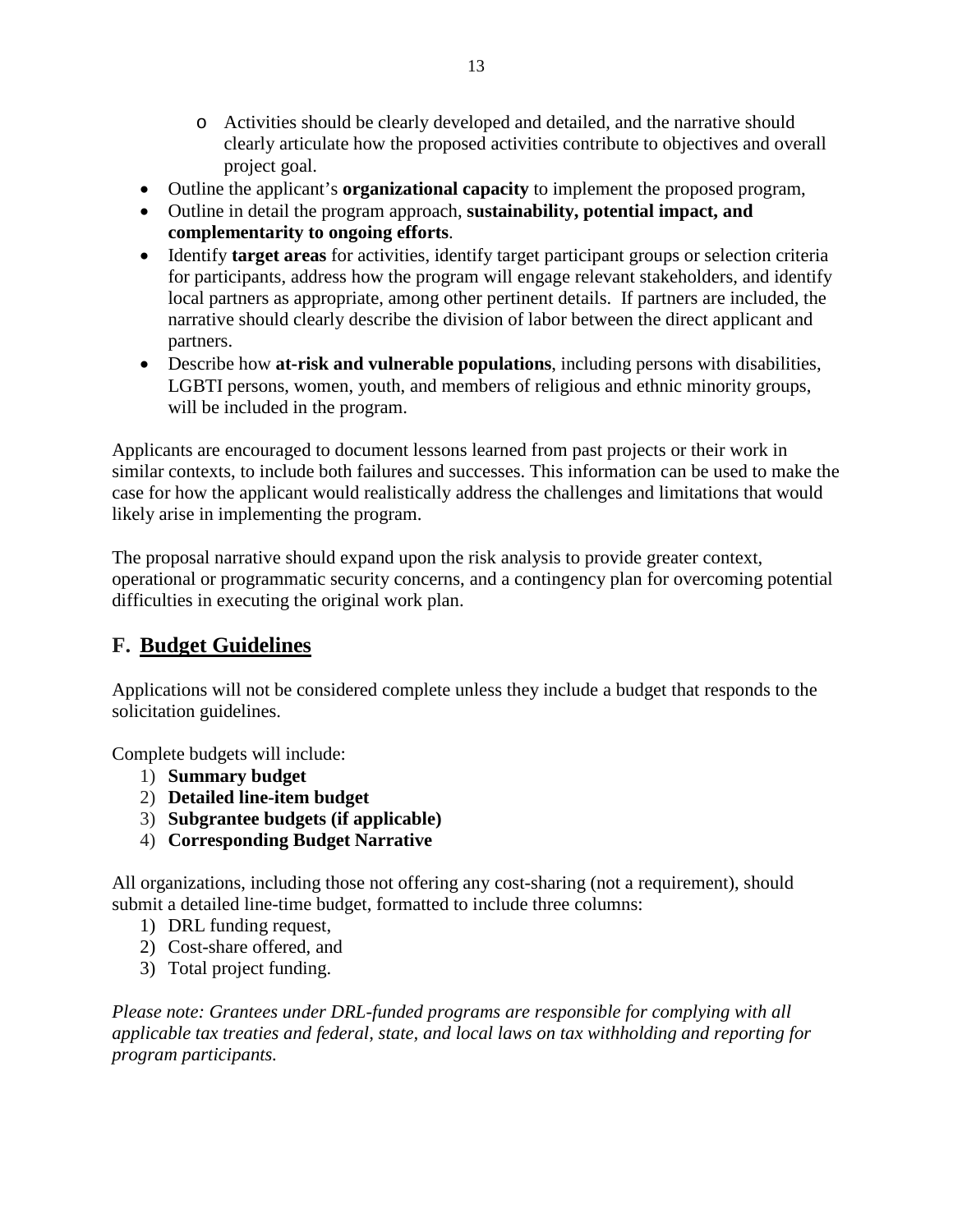#### *Before grants are awarded, DRL reserves the right to reduce, revise, or increase proposal budgets in accordance with the needs of DRL and availability of funds.*

#### **Summary Budget**

The summary budget is a synopsis of the detailed line-item budget and must be organized with three columns (DRL Request, Cost Share, and Total Budget) according the OMB cost categories.

Please include in the summary budget header the applicant organization's name, program title, and duration of the program. The summary budget should be included as a tab along with the detailed line-item budget.

For a template summary budget please see the Resources page under "Budget Guidance for Applicants - New Award Budget Sample" on DRL's website: [http://www.state.gov/j/drl/p/c72333.htm.](http://www.state.gov/j/drl/p/c72333.htm)

#### **Detailed Line-item Budget**

The detailed line-item budget should outline specific cost requirements for proposed activities and must be organized according to the OMB cost categories. The detailed line-item budget should be included as a tab along with the summary budget.

For a template detailed line-item budget, please see the Resources page under "Budget Guidance for Applicants - New Award Budget Sample" on DRL's website: [http://www.state.gov/j/drl/p/c72333.htm.](http://www.state.gov/j/drl/p/c72333.htm)

#### **Cost Categories**

Budgets should be arranged according to the cost categories below and should clearly delineate cost-share.

- A. **Personnel** In general, employees receiving benefits from the applicant organization are considered staff. Consultants hired to assist with the project who do not receive benefits should be included under Contractual. Identify staffing requirements by each position title and brief description of duties. Each staff member's salary calculation should include the annual/base salary of each position, percentage of time and number of months devoted to the program (e.g., Administrative Director: \$30,000/year x 25% x 8.5 months; calculation:  $$30,000/12 = $2,500 \times 25\% \times 8.5 \text{ months} = $5,312$ . This can be in the budget narrative if preferred.
- B. **Fringe Benefits** Benefit costs should be listed separately from salary costs with an explanation of how benefits are computed for each category of employee (specify type and rate).
- C. **Travel** Travel costs are the expenses for transportation, lodging, subsistence, and related items incurred by employees who are in travel status on official business of the non-Federal entity. Such costs may be charged on an actual cost basis, on a per diem or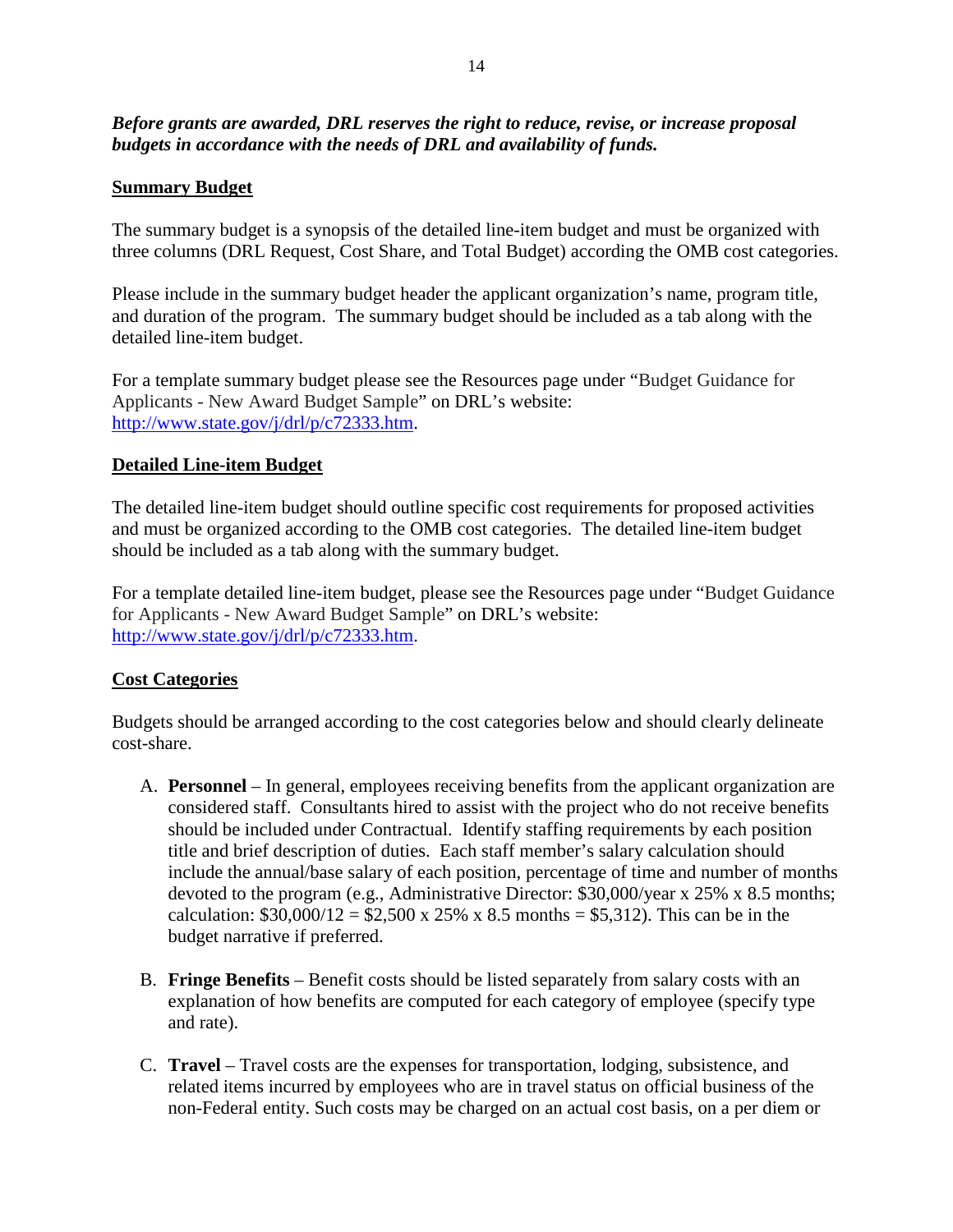mileage basis in lieu of actual costs incurred, or on a combination of the two, provided the method used is applied to an entire trip and not to selected days of the trip, and results in charges consistent with those normally allowed in like circumstances in the non-Federal entity's non-federally-funded activities and in accordance with non-Federal entity's written travel reimbursement policies. For additional information, please see 2 CFR 200.474. Staff and participant travel, may include the following categories:

- *International airfare*
- *Domestic airfare*
- *Per diem/maintenance*: Rates of maximum allowances for U.S. and foreign travel are available on the Resources page on DRL's website: [http://www.state.gov/j/drl/p/c72333.htm.](http://www.state.gov/j/drl/p/c72333.htm)
- *Lodging and Subsistence*: Costs incurred while traveling, including costs of lodging, other subsistence, and incidental expenses, must be considered reasonable and otherwise allowable only to the extent such costs do not exceed charges normally allowed by the non-Federal entity in its regular operations as the result of the non-Federal entity's written travel policy.
- *Visa fees and immunizations* associated with program travel must be included in the budget.

*Note: In the absence of an acceptable, written non-Federal entity policy regarding travel costs, the rates and amounts established under 5 U.S.C. 5701-11, ("Travel and Subsistence Expenses; Mileage Allowances"), or by the Administrator of General Services, or by the President (or his or her designee) pursuant to any provisions of such subchapter must apply to travel under Federal awards (48 CFR 31.205-46(a)).*

*Please explain differences in fares among travelers on the same routes (e.g., project staff member traveling for three weeks whose fare is higher than that of staff member traveling for four months). Please note that all travel, where applicable, must be in compliance with the Fly America Act. For more information see* DRL's website: [http://www.state.gov/j/drl/p/c72333.htm.](http://www.state.gov/j/drl/p/c72333.htm)

- D. **Equipment** Equipment is defined as having a per-unit cost of \$5,000 or more and a service life of more than one year. If the item meets these criteria, all federal procurement policies and procedures must be followed. If an item does not meet these criteria, it should be considered a supply. Please provide justification for any equipment purchase/rental in the budget narrative.
- E. **Supplies** List items separately using unit costs (and the percentage of each unit cost being charged to the grant) for photocopying, postage, printing, and office supplies (for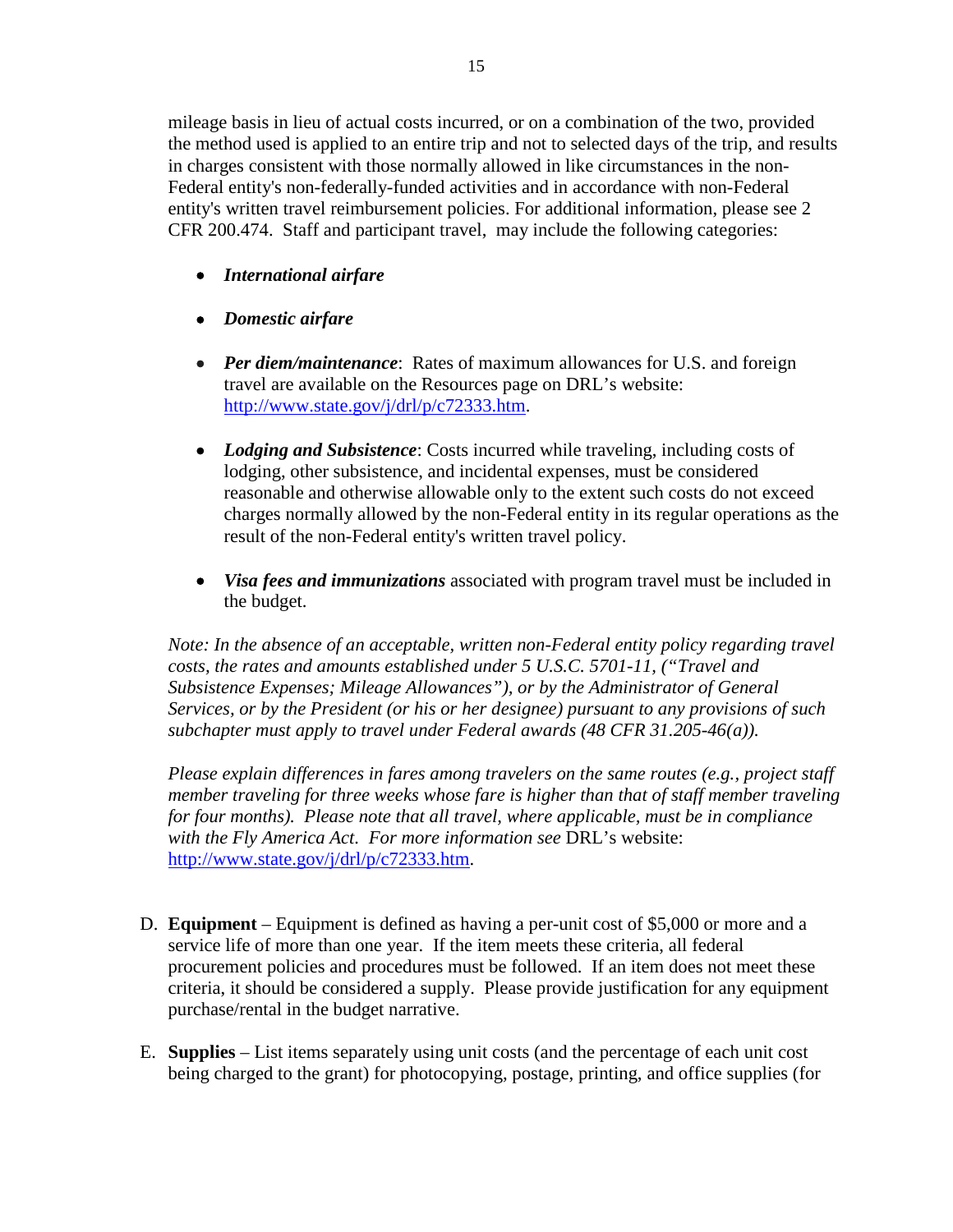example, Printing:  $$50/m$ onth x  $50\% = $25/m$ onth x 12 months).

#### F. **Contractual**

- *Subgrants* For each subgrant please provide a detailed line-item breakdown explaining specific services in a separate tab in the excel workbook. In the subgrant budgets, provide the same level of detail for personnel, travel, supplies, equipment, direct costs, and fringe benefits required of the direct applicant. If indirect costs are charged on a subgrant please include a NICRA. Please note that a subgrantee who receives equal to or more than \$25,000 is required to have a UEI number. Please visit<https://www.fsrs.gov/> or the Resources page on DRL's Website<http://www.state.gov/j/drl/p/c72333.htm> for more information.
- *Fixed Amount Award (FAA)* of up to small purchase threshold may be executed with prior written approval from the Department's warranted Grants Officer, per 2 CFR 200.332. Per 2 CFR 200.201, fixed amount awards may be used if the project scope is specific and if adequate cost, historical, or unit pricing data is available to establish a fixed amount award based on a reasonable estimate of actual cost. Payments are based on meeting specific requirements of the award. Accountability is based on performance and results. At the completion of the fixed amount award, the organization must certify in writing that the project or activity was completed or the level of effort was expended. If the required level of activity or effort was not carried out, the amount of the fixed amount award must be adjusted.

*Please note*: *Fixed Amount Award (FAA) must be stated in the budget and budget narrative at the time of application. Also, it is the applicant's responsibility to ensure that proposed subgrantees are eligible for U.S. government funding.*

• *Contractual/Consultant Fees* – For example lecture fees, honoraria, travel, and per diem for outside speakers or external evaluators: list number of people and rates per day (e.g., 2 x \$150/day x 2 days).

*Please note: Organizations must adhere to their own documented procurement procedures, which must reflect applicable U.S. State, local, and tribal laws and regulations, provided that the procurements conform to applicable U.S. Federal law and the standards identified in 2 CFR 200.318 through 2 CFR 200.326.*

- G. **Construction**  Due to the nature of DRL programs, construction costs are not allowable or applicable.
- H. **Other Direct Costs** These will vary depending on the nature of the project. The inclusion of each should be justified in the budget narrative. Single audit or 2 CFR 200 Subpart F audit costs can be included if they are not part of indirect cost. Only the portion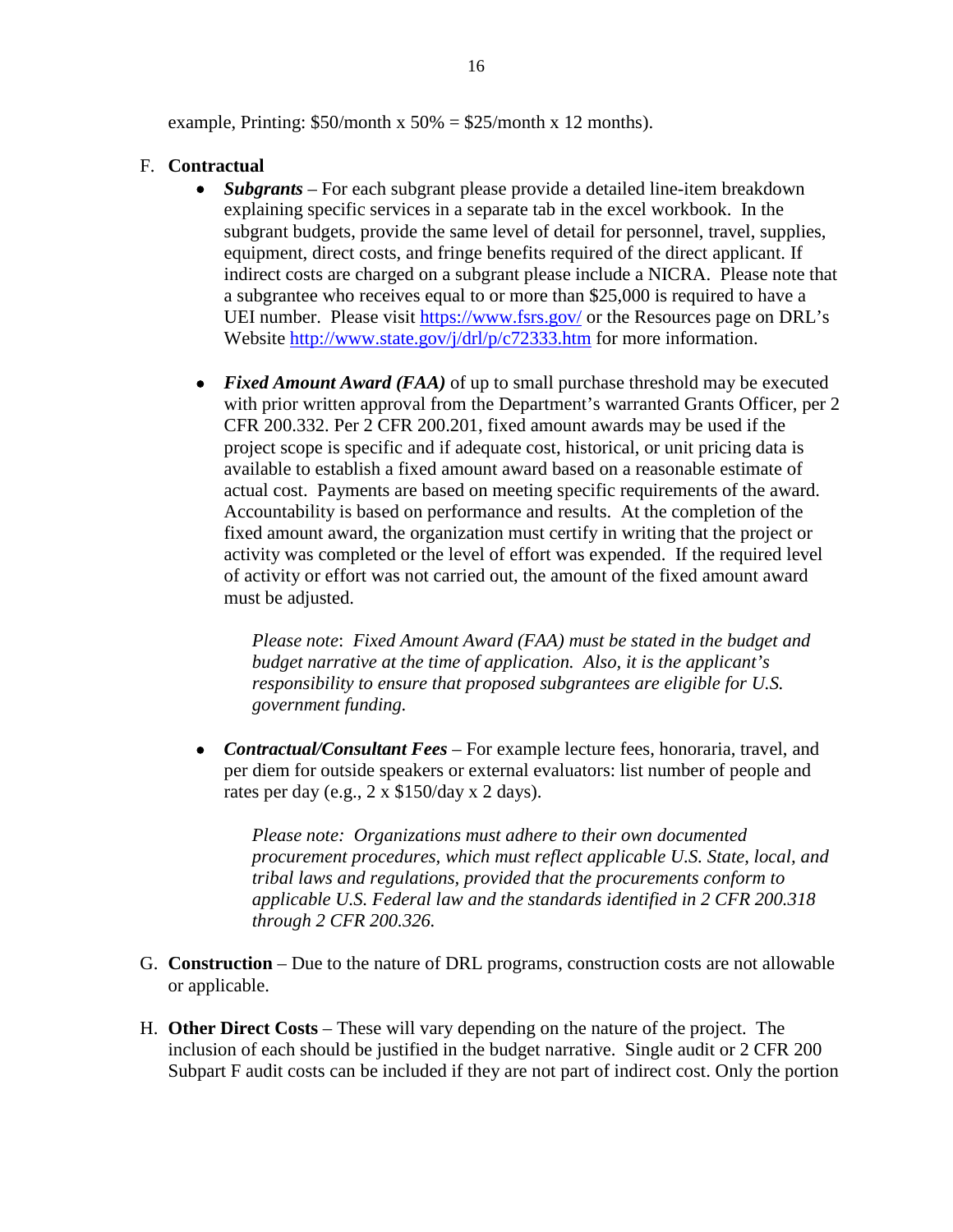of the audit cost associated with this project can be included in the budget.

I. **Indirect Charges** – An organization with a NICRA should include a copy of the costrate agreement. Applicants should indicate in the proposal budget how the rate is applied (e.g. to direct administrative expenses, to all direct costs, to wages and salaries only, etc.) and if any of the rate will be cost-shared.

Per 2 CFR 200.414, any non-Federal entity that has never received a negotiated indirect cost rate, except for those non-Federal entities described in Appendix VII to Part 200— States and Local Government and Indian Tribe Indirect Cost Proposals, paragraph D.1.b, may elect to charge a de minimis rate of 10% of modified total direct costs (MTDC) which may be used indefinitely. Per 2 CFR 200.68, MTDC means all direct salaries and wages, applicable fringe benefits, materials and supplies, services, travel, and up to the first \$25,000 of each subaward (regardless of the period of performance of the subawards under the award). MTDC excludes equipment, capital expenditures, charges for patient care, rental costs, tuition reimbursement, scholarships and fellowships, participant support costs and the portion of each subaward in excess of \$25,000. Other items may only be excluded when necessary to avoid a serious inequity in the distribution of indirect costs, and with the approval of the cognizant agency for indirect costs. The budget narrative should include what costs will be covered if using the 10% de minimis indirect rate.

As described in 2 CFR 200.403, factors affecting allowability of costs, costs must be consistently charged as either indirect or direct costs, but may not be double charged or inconsistently charged as both. If chosen, this methodology once elected must be used consistently for all Federal awards until such time as a non-Federal entity chooses to negotiate for a rate, which the non-Federal entity may apply to do at any time.

Organizations not applying the de minimis rate of up to 10% of MTDC but are claiming indirect costs should have established NICRAs.

If the budget includes sub-awards, the recipient organization has the responsibility to honor an existing NICRA, negotiate an indirect rate, offer the 10% de minimis, or allow costs to be directly charged to the sub-award budget for each sub-award, per 2 CFR 200.331.iiiv.4. If an organization has an established NICRA the agreement should be submitted with the proposal package.

This document will not be reviewed by the panelists, but rather used by program and grant staff if the submission is recommended for funding. As such, and therefore it does not count against the submission page limitations. If your proposal includes subawards to organizations charging indirect costs, please submit the applicable NICRAs also as a PDF file (see *Budget Guidelines* below for more information on indirect cost rates). Organizations that do not have a NICRA per 2 CFR 200.414(f) can elect to charge the de minimis rate of 10% of the modified total direct costs as defined in 2 CFR 200.68. The budget narrative should indicate what costs will be covered using the 10% de minimis rate.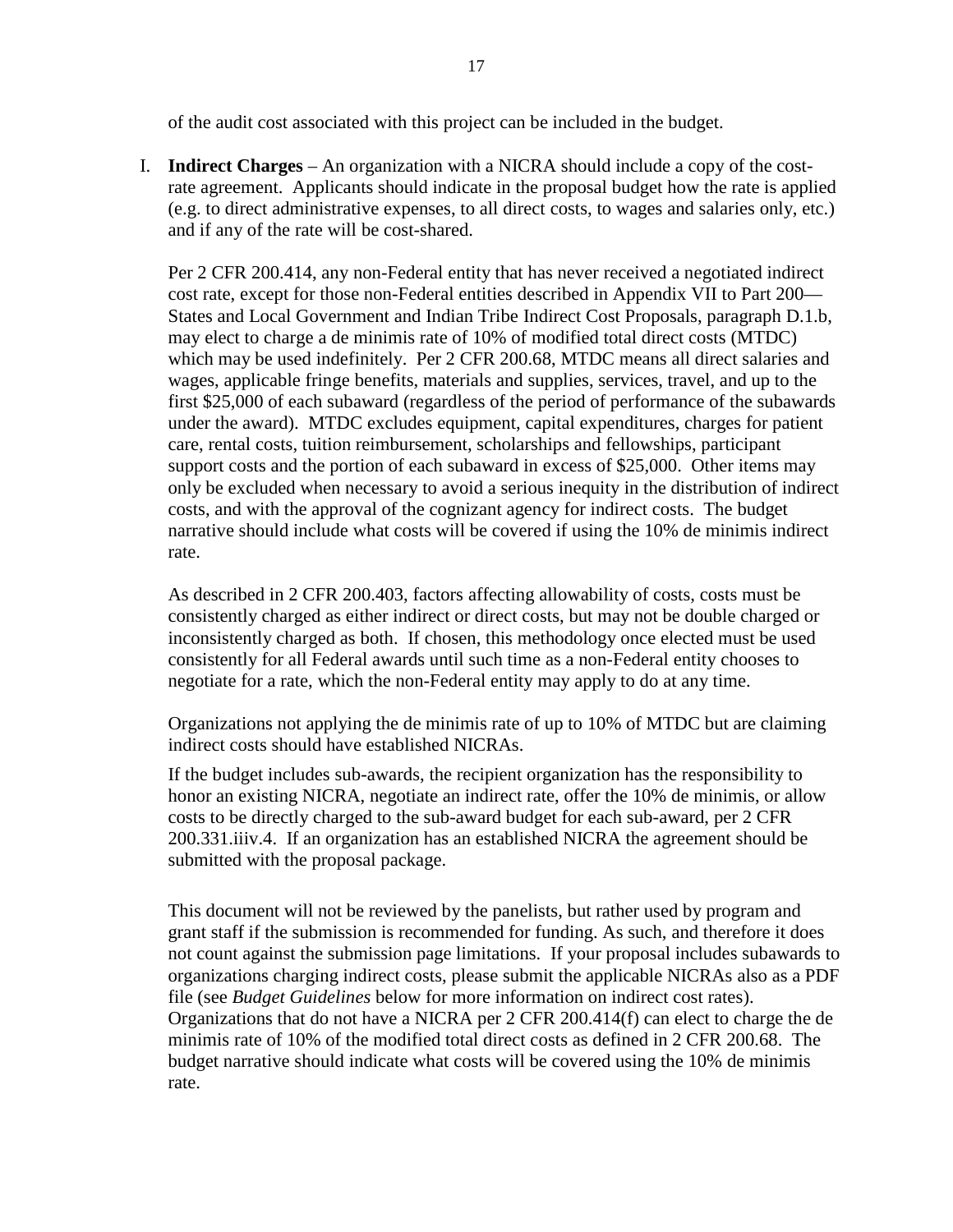J. **Cost Share –** Cost-sharing is the portion of program costs not borne by the Federal Government. While not a competitive element, DRL encourages but does not require cost-sharing, which may be in the form of allowable direct or indirect costs and offered by the applicant and/or in-country partners. Applicants should consider all types of costsharing, including in-kind and public-private partnerships. Examples include the use of office space owned by other entities; donated or borrowed supplies and equipment; (nonfederal) sponsored travel costs; waived indirect costs; and project activities, translations, or consultations conducted by qualified volunteers. The values of offered cost-share should be reported in accordance with (the applicable cost principles outlined in) 2 CFR 200.306. *Other United States federal funding does not constitute cost-sharing.*

Explanation of contributions should be included, whether cash or in-kind. Assign a monetary value in U.S. dollars to each in-kind contribution. If the proposed project is a component of a larger program, identify other funding sources and the specific funding amount to be provided by those sources. In addition, it is recommended that the budget narrative address the overall cost-effectiveness of the proposal, including leveraging of institutional or other resources.

*Please note: DRL programs do not require cost share, but if it is included the recipient must maintain written records to support all allowable costs that are claimed as its contribution to cost-share, as well as costs to be paid by the Federal government. Such records are subject to audit. In the event the recipient does not meet the minimum amount of cost-sharing as stipulated in the recipient's budget, DRL's contribution may be reduced in proportion to the recipient's contribution.*

*For information on Shared Cost Allocations, please reference 2 CFR 200.405 [http://www.ecfr.gov/cgi](http://www.ecfr.gov/cgi-bin/retrieveECFR?gp=&SID=c8ac158b49a23a38aa04b1ba0bb242ee&mc=true&n=pt2.1.200&r=PART&ty=HTML)[bin/retrieveECFR?gp=&SID=c8ac158b49a23a38aa04b1ba0bb242ee&mc=true&n=pt2.](http://www.ecfr.gov/cgi-bin/retrieveECFR?gp=&SID=c8ac158b49a23a38aa04b1ba0bb242ee&mc=true&n=pt2.1.200&r=PART&ty=HTML) [1.200&r=PART&ty=HTML](http://www.ecfr.gov/cgi-bin/retrieveECFR?gp=&SID=c8ac158b49a23a38aa04b1ba0bb242ee&mc=true&n=pt2.1.200&r=PART&ty=HTML)*.

DRL does **not** pay for the following, under any circumstances:

- Costs incurred before or after the specified dates of the grant (unless prior approval is received by the Grants Officer);
- Projects designed to advocate policy views or positions of foreign governments or views of a particular political faction;
- Alcoholic beverages;
- Explicitly religious activities, including those that involve overt religious content such as worship, religious instruction, prayer, or proselytization; and,
- Costs of entertainment, including amusement, diversion, and social activities and any associated costs are unallowable, except where specific costs that might otherwise be considered entertainment have a programmatic purpose and are authorized either in the approved budget for the Federal award or with prior written approval of the warranted Grants Officer.

### **Budget Narrative Guidelines**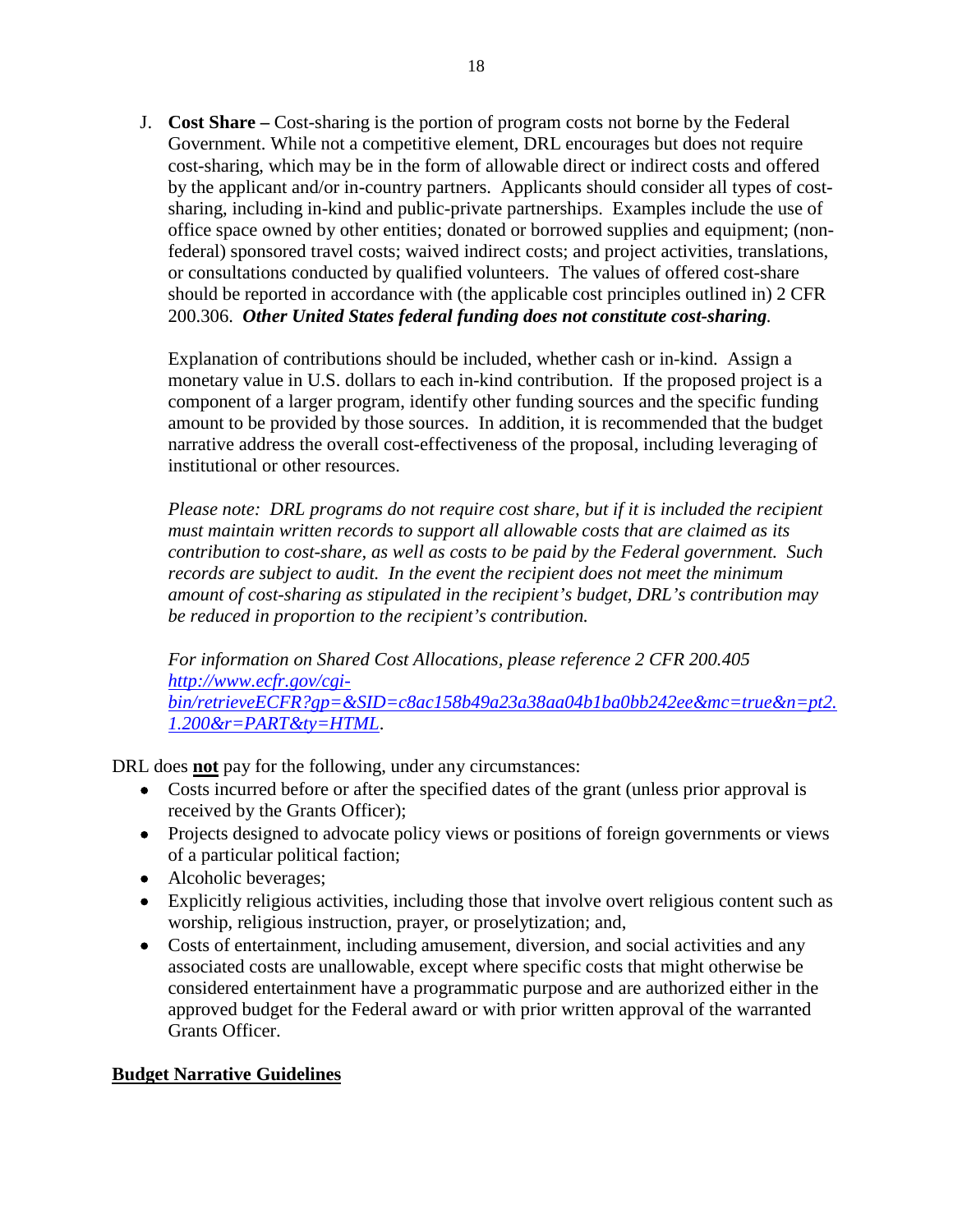Applicants must submit a budget narrative (preferably in Microsoft Word format) to explain each line-item in the budget and how the amounts were derived, as well as the source and description of all proposed costs (and cost-share, if applicable).

The narrative should complement the budget rather than repeat information provided in the budget. For example, the narrative should provide details on the reasonability of costs, explain allocations, and tie expenses to program activities and/or objectives where appropriate. For ease of review, DRL requests that applicants order the budget narrative as presented in the detailed line-item budget. Personnel costs should include a clarification of the roles and responsibilities of key staff, base salary, and percentage of time devoted to the project (level of effort).

Sources of all cost-share offered in the application should be identified and explained in the budget narrative. When organizations have made a reasonable, good-faith effort to obtain cost sharing or are pursuing avenues to cost share, DRL encourages applicants to note this in the proposal. Cost share is not required.

# <span id="page-18-0"></span>**G. Audit Guidelines**

The applicant's proposal may include the cost of an audit that:

- 1) Complies with the requirements of 2 CFR 200 Subpart F "Audit Requirements;"
- 2) Complies with the requirements of American Institute of Certified Public Accountants (AICPA) Statement of Position (SOP) No. 92-9, "Audits of Not-for-Profit Organizations Receiving Federal Awards;"
- 3) Complies with AICPA Codification of Statements on Auditing Standards AU Section 551, "Reporting on Information Accompanying the Basic Financial Statements in Auditor-Submitted Documents," where applicable. When the U.S. Department of State is the largest direct source of Federal financial assistance (i.e., the cognizant Federal Agency) and indirect costs are charged to Federal grants, a supplemental schedule of indirect cost computation is required;
- 4) A non-Federal entity that expends \$750,000 or more during the non-Federal entity's fiscal year in Federal awards must have a single or program-specific audit conducted for that year in accordance with the provisions of 2 CFR 200 subpart F.
- 5) Program Specific Audits: Program-specific Audit means an audit of one Federal award program. Single Audit – means an audit which includes both the entity's financial statements and the Federal Awards to be conducted in accordance with Generally Accepted Government Auditing Standards (GAGAS). The audits must be independently and professionally executed in accordance with GAGAS either prescribed by a government's Supreme Audit Institution with auditing standards approved by the Comptroller General of the United States, or in accordance with the host country's laws or adopted by the host country's public accountants or associations of public accountants, together with generally accepted international auditing standards. However, foreign entity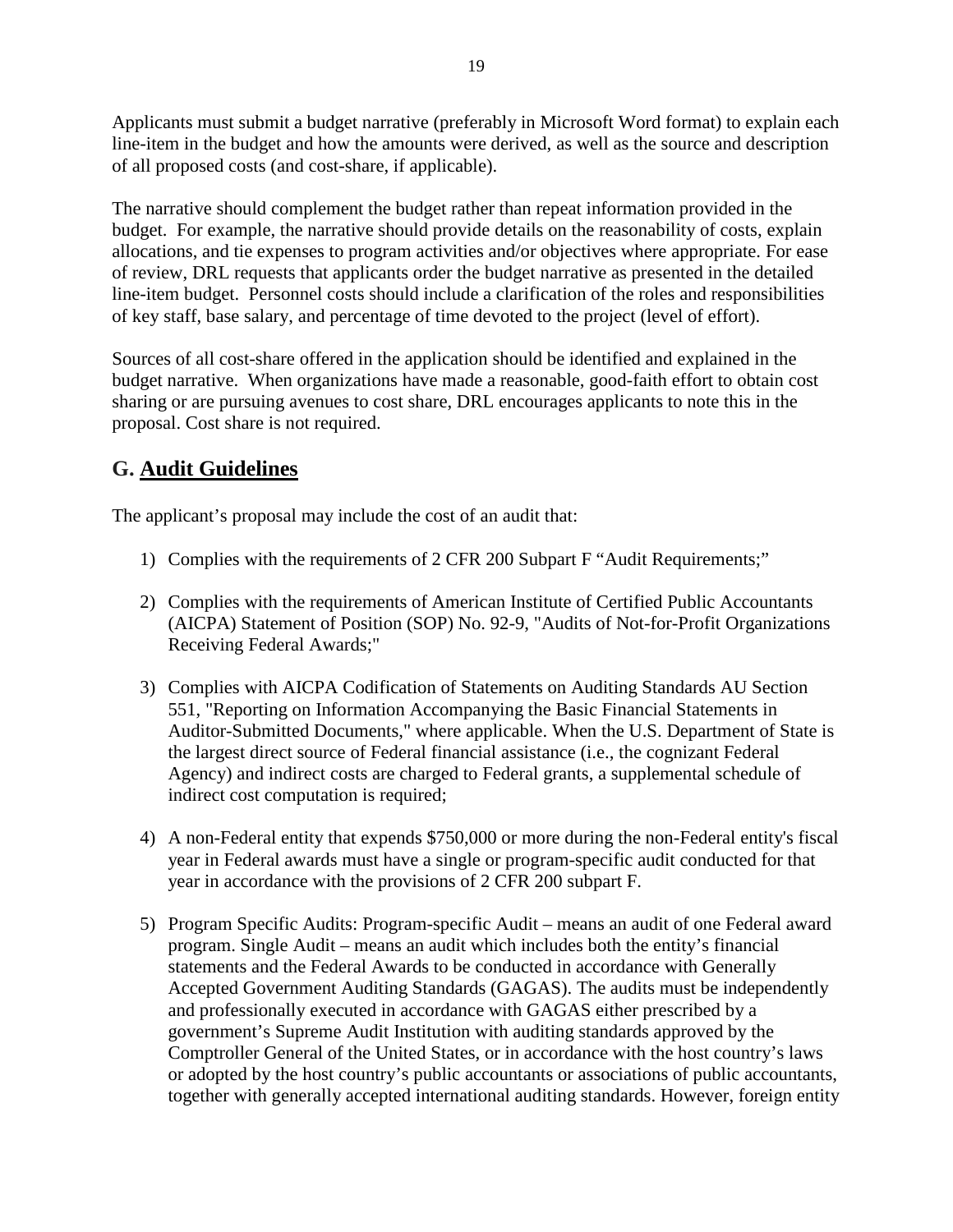audits consistent with International Standards for Auditing or other auditing standards are acceptable with the Grants Officer's approval. Reference : Department of State, Terms and Conditions

Audits of Foreign Non-Federal entity Organizations:

All Foreign organizations that expend \$750,000 or more in a fiscal year in Federal awards must perform an independent, non-Federal entity-contracted Single Audit or Program Specific Audit.

Program-specific Audit – means an audit of one Federal award program. Single Audit – means an audit which includes both the entity's financial statements and the Federal Awards to be conducted in accordance with Generally Accepted Government Auditing Standards (GAGAS).

The audits must be independently and professionally executed in accordance with GAGAS either prescribed by a government's Supreme Audit Institution with auditing standards approved by the Comptroller General of the United States, or in accordance with the host country's laws or adopted by the host country's public accountants or associations of public accountants, together with generally accepted international auditing standards. However, foreign entity audits consistent with International Standards for Auditing or other auditing standards are acceptable with the Grants Officer's approval.

For sub-non-Federal entities expending \$750,000 or more in Department of State award funding during their fiscal year, Department of State standard audit provisions require that Prime non Federal entities certify that audits of sub-non-Federal entities are performed annually and according to the standards described above.

The cost of audits may be charged either as an allowable direct cost to the award, or included in the organizations established indirect costs in the award's detailed budget.

Note: For additional information on audits, see 2 CFR 200.500 *[http://www.ecfr.gov/cgi-bin/text](http://www.ecfr.gov/cgi-bin/text-idx?SID=28b77b5b8bf25ac92e2fdeb1635d79d6&mc=true&node=sp2.1.200.f&rgn=div6)[idx?SID=28b77b5b8bf25ac92e2fdeb1635d79d6&mc=true&node=sp2.1.200.f&rgn=div6](http://www.ecfr.gov/cgi-bin/text-idx?SID=28b77b5b8bf25ac92e2fdeb1635d79d6&mc=true&node=sp2.1.200.f&rgn=div6)*.

# <span id="page-19-0"></span>**H. Logic Model Guidelines**

A logic model is a useful tool to help "map" a project. It details planned activities, the immediate services or product of project activities (outputs), and the expected changes or benefits that occur after activities have been implemented (outcomes). Applicants can specify objectives, identify what resources (inputs) are needed, outline proposed activities (outputs) and beneficiaries, and illustrate how activities lead to expected results. The activities and expected outcomes documented within the logic model should be achievable within the level of funding and timeframe of the project.

**When designing a program, applicants are strongly encouraged to start with a logic model, or other conceptual approaches (e.g. results chain, theory of change, systems map)—prior**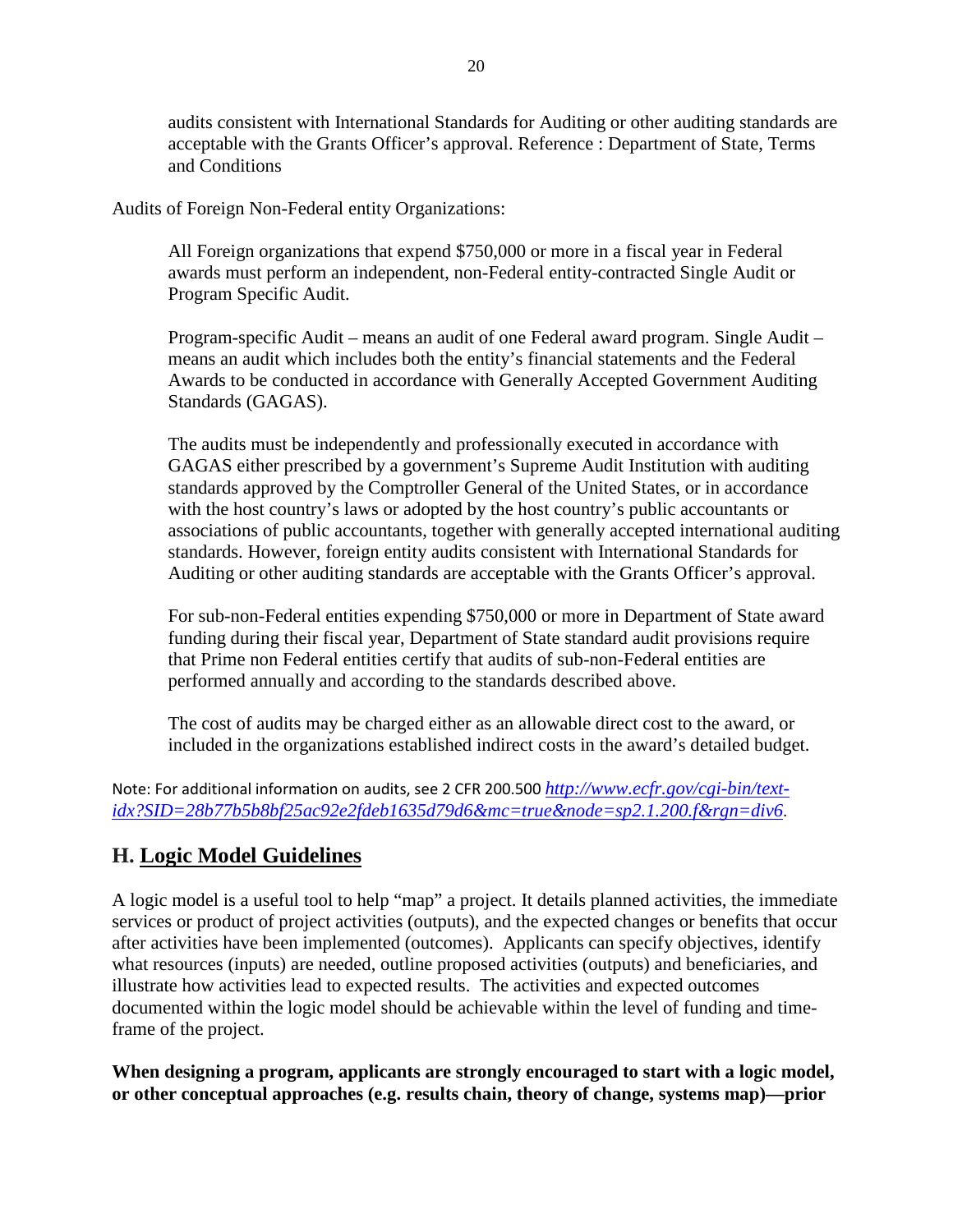**to writing their program proposal narrative.** Logic models, and alternative approaches, can be helpful when planning and designing programs. These tools can be used to visually depict or outline how and why a project will work—i.e. the rationale behind your project approach. Detailing how a program's planned activities lead to certain outcomes can often help applicants understand the assumptions within the approach. Detailing factors outside your control, such as policy shifts (i.e. external factors) within a logic model can identify areas that should be included within your program's risk analysis.

Applicants are also encouraged to work with partners or sub-grantees, in developing project logic models. This can provide diverse viewpoints throughout the project design process, which can help to identify issues in the initial program approach. A basic logic model should include:

- **Problem Statement**: What problems or issues does the program attempt to solve or address?
- **Needs**: The community need as identified by the organization.
- **Inputs**: Human and financial resources used for the project implementation.
- **Activities**: Actions taken or work performed through which inputs are mobilized to produce outputs.
- **Pathways:** Linkages that specify how activities of a project lead to the expected outputs, outcomes, and impact of a project through each step of the logic model. Applicants can illustrate pathways with arrows—human rights defenders are trained (output) $\rightarrow$ human rights defenders applies skills from training (outcome); or, by placing each step in different columns. Applicants can also include text identifying how they believe outputs lead to certain outcomes.
- **Expected Outputs**: Measures the direct or immediate product of a project activity (e.g. number of individuals trained). Outputs should be tangible, visible and measurable.
- **Expected Outcomes**: The short-term, medium-term, and longer-term changes that take place after project activities have been implemented. Outcomes reflect the changes or benefits from project activities (e.g. training participants apply skills in their work; legislators incorporate recommendations from civil society into laws or policies). The longer-term changes of a program, often called **impact**, are linked closely to the overall program goal(s). These can be seen as changes to the broader social, cultural, political or economic system. They could be as ambitious as reducing human rights violations in an authoritarian society, or it could be less ambitious, though equally important, such as adding greater female representation to a country's political parties. Longer-term change is generally not produced by one project, but through the work of many organizations and a series of initiatives over time.
- **Assumptions**: Hypotheses about factors or risks which could affect the progress or success of the project. This includes underlying beliefs about the project (how activities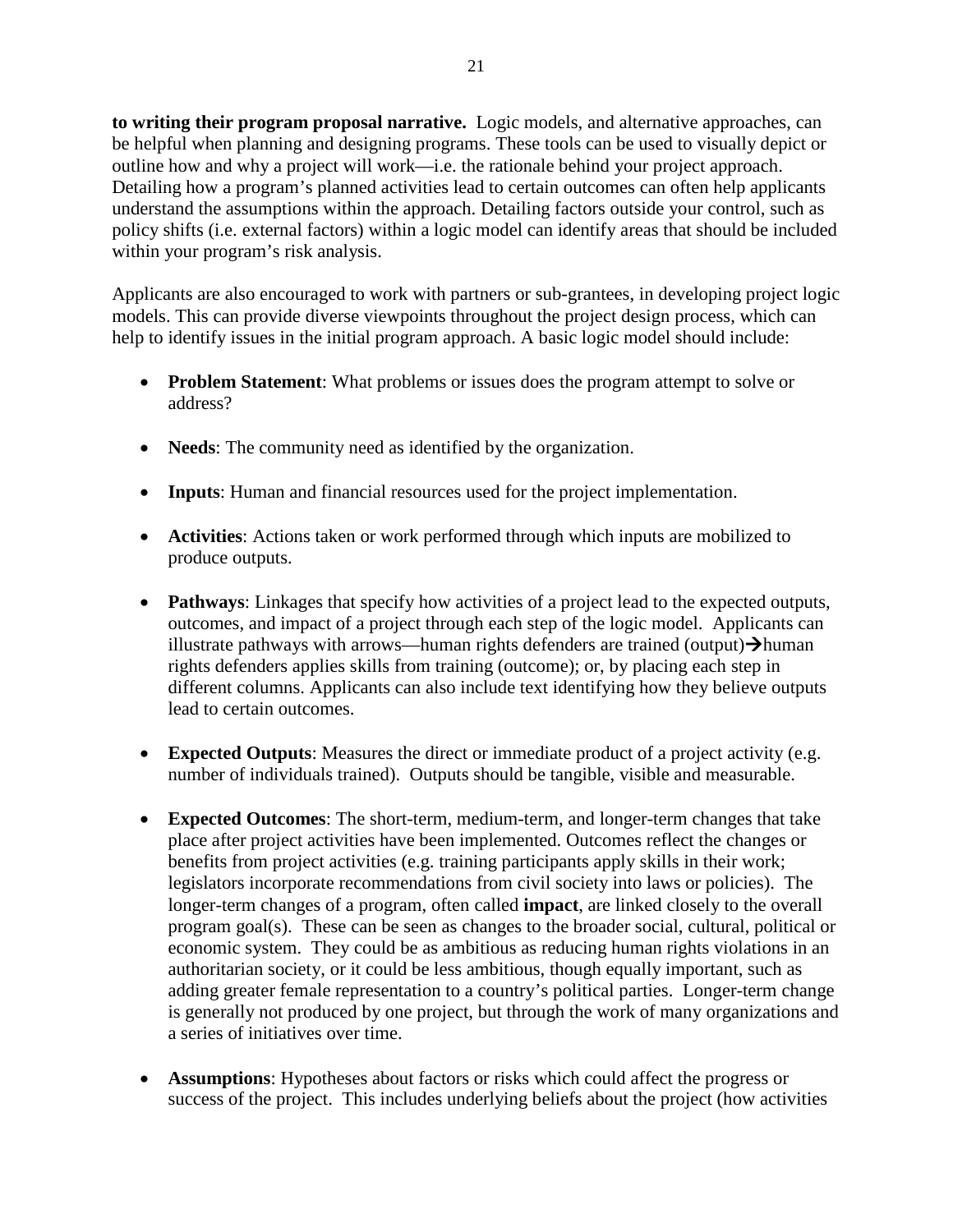lead to change), as well as stakeholders or beneficiaries (who need to be involved to support change).

• **External Factors**: Factors which are not explicitly in the control of the project but which can have an important effect on the intended outcomes and impact, such as government policies or changes in the political situation in the country.

*Please note: While the logic model is represented in a linear trajectory, the relationship between factors may not always be unidirectional. Sometimes factors can mutually affect one another. Thus, the logic model should be viewed as a dynamic and evolving document, which should be re-evaluated and adjusted when conditions change. In essence, the logic model (and similar program planning approaches) describes assumptions on how program staff views their operating environment and how a program can support change.*

More information about the logic model, including a sample model and template, can be found at [http://www.state.gov/j/drl/p/c72333.htm.](http://www.state.gov/j/drl/p/c72333.htm) DRL's logic model template includes two versions: (1) logic model with general M&E terminology (inputs, outputs, outcomes); and (2) logic model in plain English.

### <span id="page-21-0"></span>**I. Monitoring and Evaluation Guidelines**

A proposal should include both a monitoring and evaluation (M&E) Narrative and an M&E Plan. When developing M&E components, **applicants should focus on utility**—whether the data collected and the analysis undertaken will be useful for project management and decisionmaking. As DRL programs often focus on difficult environments or sensitive topics, **applicants are strongly encouraged to assess the ethics behind their M&E processes.**

### **Monitoring and Evaluation Narrative**

An M&E Narrative outlines how a project's M&E system will be carried out and by whom. It details how you will track your project's performance toward its objectives, over time.

Applicants should include the monitoring and evaluation process in their timeline. The M&E Narrative should include an explanation for each of the following components:

• **Overview:** Explain the M&E approach for this program, specifically how applicants will be monitoring, evaluating, and reporting on the progress of program objectives and activities. Provide a clear description of the monitoring and evaluation approach and data collection strategies and tools to be employed (e.g., pre- and post-test surveys, interviews, focus groups). The description should include how the applicant will track and document whether activities occurred (outputs) and the results or changes caused by these activities (outcomes). The narrative should describe how the monitoring and evaluation approach will lead the applicant to better understand whether the project will achieve its intended outcomes, such as changes in the knowledge, attitudes or skills of project participants; benefits to individuals, communities, or networks; improvements in beneficiary organizations or institutions; and, changes in policy or legislation. Applicants should also describe what quality controls are in place to ensure the validity and reliability of data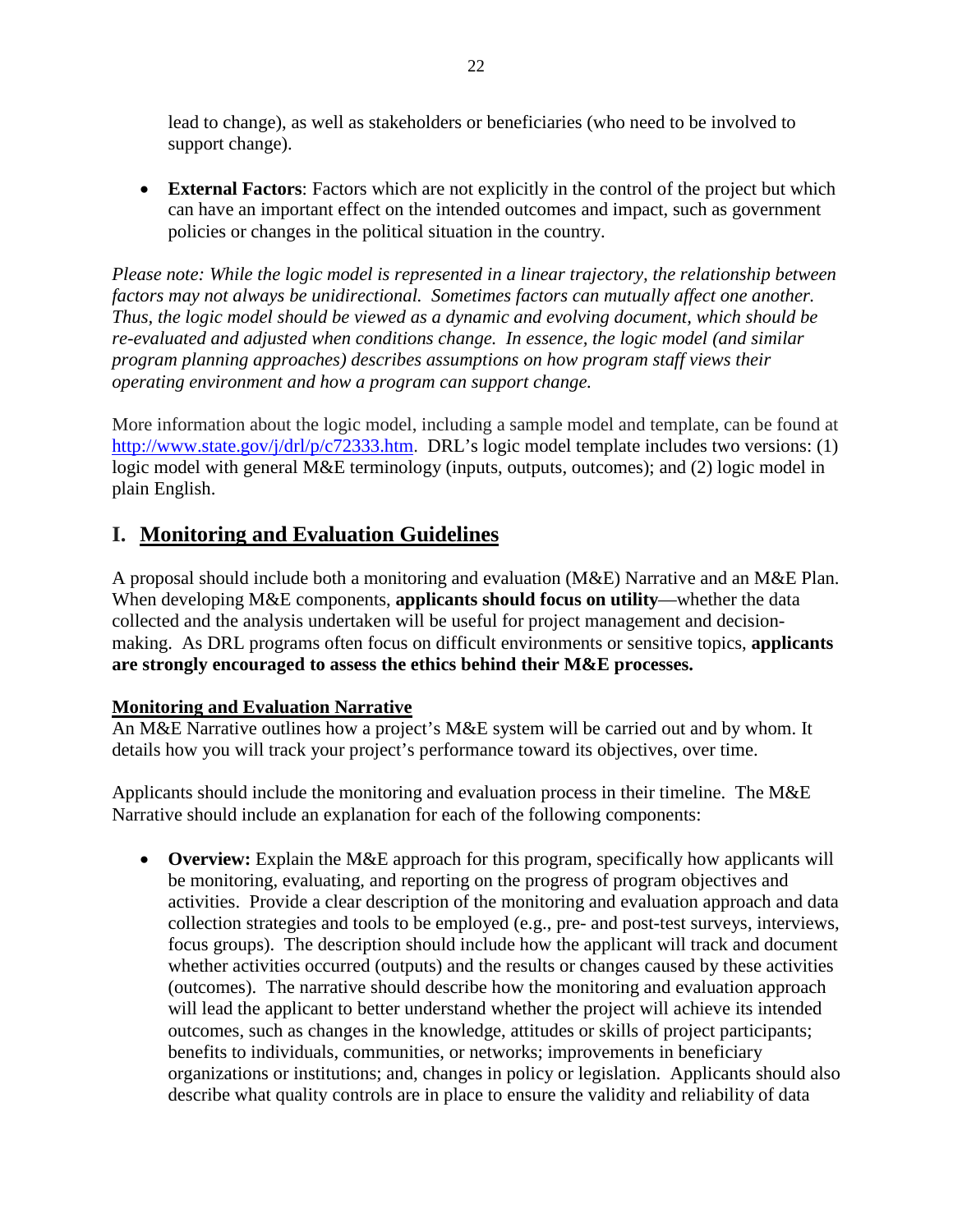being collected. Finally, applicants are encouraged to detail how results and findings will be utilized, such as how information could be used to adapt project activities or approaches, if necessary.

*Note: While performance indicators can be helpful in tracking progress, applicants are also encouraged to think beyond metrics and explore alternative monitoring and evaluation approaches (e.g. qualitative data, case studies, storytelling approaches), if their project does not lend itself to quantitative measures or metrics cannot adequately capture the project outcomes.*

- **Roles and Responsibilities:** Detail who will oversee and participate in M&E efforts, from data collection and analysis to reporting. If the project includes work with local partners or sub-partners, explain how M&E efforts will be coordinated amongst the organizations.
- **Data Security:** Given the sensitivities of DRL grants, describe the protocols in place to ensure the security of information being collected, including who has access to the information, both on- and offline. The privacy and security of beneficiaries and partners must be considered before any sensitive data is collected.
- **Internal or External Evaluation:** Explain if an external evaluation will be included in the project, or how the project will be systematically assessed in absence of one (if not already been outlined within the overview of the M&E approach). Evaluations, internal or external, should be systematic studies that use research methods to address specific questions about project performance. They should provide a valuable supplement to ongoing monitoring activities. Evaluation activities generally include baseline assessments, mid-term and final evaluations. However, the timing and approach of the evaluation should be based on the nature of the project, the complexity of the operating environment, and the frequency that project staff will use findings for project management purposes.

If an internal or external project evaluation is planned, please include a brief description including the likely focus (process and/or outcome-focused), frequency of evaluation activities, and an estimate of resources required to conduct or manage the evaluation. Evaluation questions can also be included within this section. Key evaluation questions typically seek to answer whether programming approaches are efficient and effective, as well as appropriate to the operating or policy environment. Project evaluation costs are highly variable and should be considered on a project-by-project basis, considering the frequency of activities, rigor of evaluation methods, level of effort, and expertise of evaluation staff.

Programs that are at least 24 months are encouraged to include an external evaluation, or specify how internal evaluation will meet the data collection and learning needs of program staff.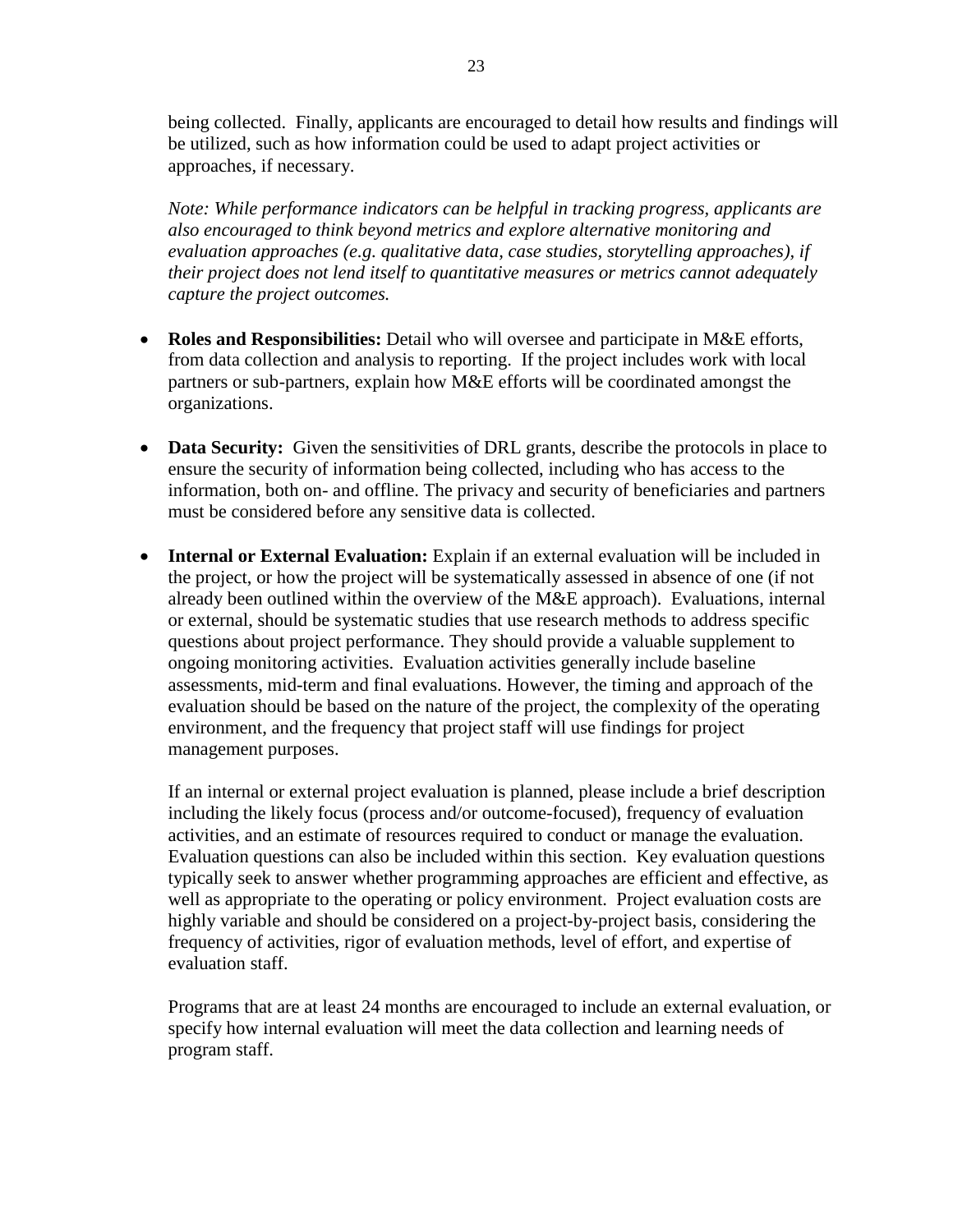*Note: Costs for external or internal evaluations must be built into the overall budget proposal and must be reasonable. If the M&E Narrative outlines that an evaluation has been planned, please ensure that this has been included within the budget (including projected costs for contractual and travel).*

• **Consideration of Marginalized Populations:** Given DRL's commitment to supporting marginalized populations, applicants should explain how information about marginalized populations will be collected and included in the proposed program. At a minimum, data should be disaggregated by relevant social categories (e.g., sex, disability status, sexual orientation and gender identity, or ethnic or religious minority status). The applicant should also include separate indicators that specifically measure program outcomes on marginalized populations. The degree to which collecting sensitive demographic data may discourage or present a barrier to beneficiaries participating in activities, however, must be considered prior to collection of such data. Applicants should determine if such data can be collected, stored, and transmitted, given local context, without creating undue security risks to partners and beneficiaries; without undue invasion of privacy; and without presenting a barrier to beneficiary participation. Data security protocols appropriate for the local context must be established and followed.

### **Monitoring and Evaluation Plan**

The M&E plan should draw on the objectives, activities and expected changes from the logic model, and link those areas to indicators.

The M&E plan is generally structured as a table with output- and outcome-based indicators. It explains how data will be collected (**data collection methods**) to show that certain changes occurred. It outlines **baselines** (where your project is starting) and **quarterly targets** (what you would like to achieve) for each indicator.

*Monitoring and Evaluation Plan: Components*

DRL includes the following categories within its sample M&E plan. *Many applicant organizations may include other categories, or format M&E plans differently, which is acceptable. This sample has been included for organizations that may not have established M&E processes.*

### *Indicators: Background and Types*

Performance indicators are used to help projects understand if they are on track. As previously mentioned, performance indicators can be helpful, but they often only tell one part of the story. Applicants are also encouraged to think beyond metrics and explore alternative approaches if their project does not lend itself to quantitative measures, or if metrics cannot adequately capture project outcomes.

Performance indicators should be clearly defined, and are in many cases quantifiable. Qualitative indicators are encouraged if they provide a reliable means to measure a particular phenomenon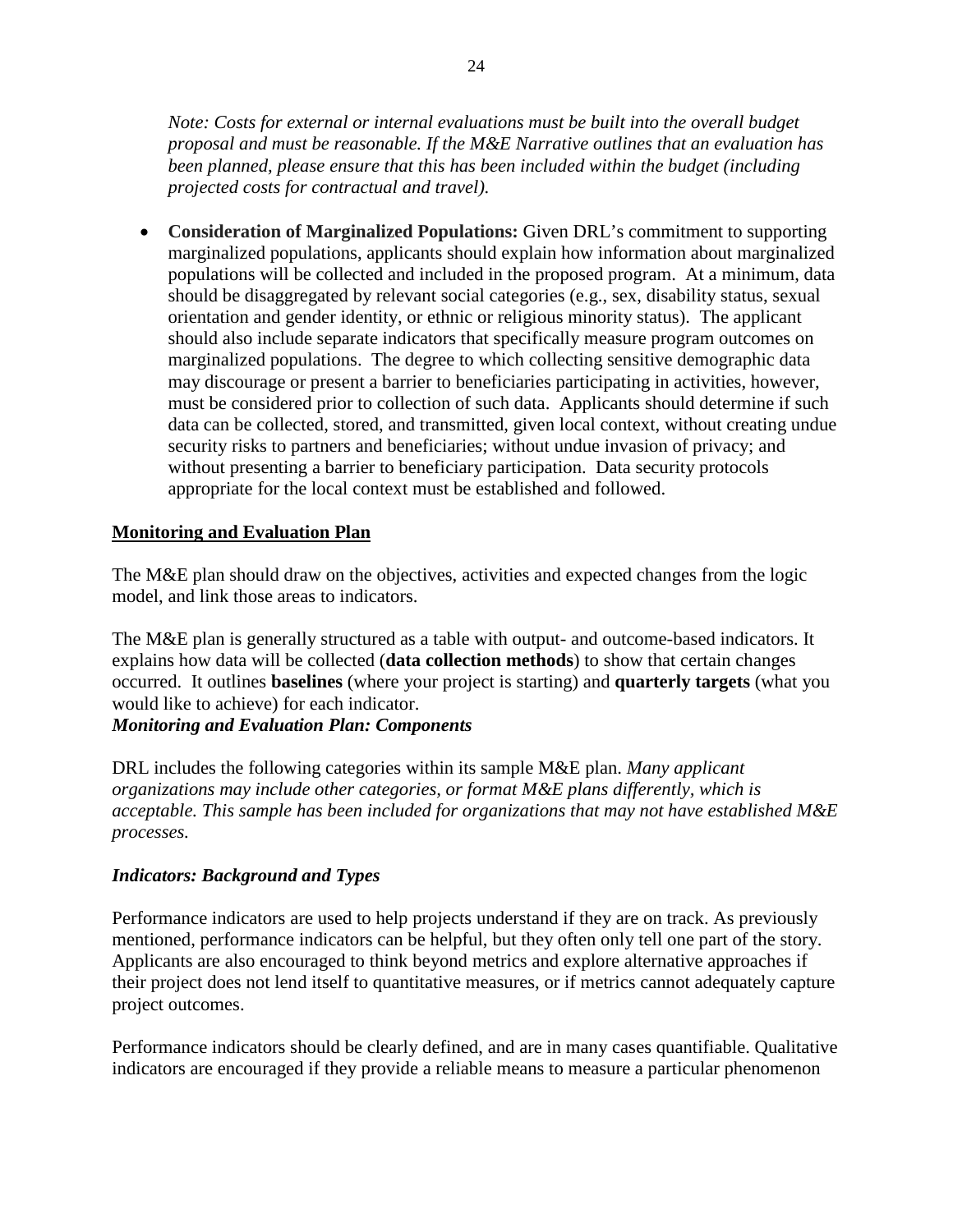or attribute. A good guide for determining the quality of performance indicators is the acronym SMART – i.e., are the indicators: specific, measureable, attainable, realistic, and timely.

Indicators can focus on (i) inputs / process (measures activities or the necessary components for an activity to occur—e.g. training curriculum developed), (ii) outputs (products and services delivered from project activities, and often stated as an amount—e.g. 100 civil society organization members trained in organizational fundraising, 60 radio programs produced), and (iii) outcomes (the specific results of a project, which are often measured as a degree of change—after receiving training on effective engagement in the political process, 40% of female participants ran for a seat in parliament).

Applicants should also track and disaggregate data of participants by sex, where applicable, and include indicators that capture gender sensitivity. Similarly, projects that address issues affecting other traditionally marginalized populations, such as persons with disabilities, LGBTI persons, and ethnic and religious minorities, should track and disaggregate data of participants by those target populations, where applicable and appropriate. Applicants should include indicators that measure support for issues affecting marginalized populations.

• **USG Standard Indicators (F-indicators)**: The Office of the Director of Foreign Assistance (F) requires all DRL grantees to report on standard indicators, within the Democracy, Human Rights and Governance Category (formerly called Governing Justly and Democratically, GJD). Therefore, applicants should review the DRG Framework Indicators and include at least one relevant standard indicator in the proposal M&E plan. Standard foreign assistance (F) indicators and their disaggregates are "required-asapplicable."

Most F indicators are focused on outputs and broad topics (e.g. the number of human rights defenders trained) to allow for aggregation across projects; thus, applicants should supplement these with their own **custom** output and outcome indicators. If you have questions concerning how data should be collected or reported, please consult with your Program Officer and/or a DRL M&E Specialist about the indicator's Performance Indicator Reference Sheet (PIRS) and any instructions for how the indicator should be collected and reported. If none of the standard foreign assistance indicators are appropriate for a grant, please note that "standard foreign assistance indicators are not applicable to the grant" in the M&E Narrative. In cases where the security of the implementing partner or project beneficiaries may be comprised due to data collection, the following notation can be added—"standard foreign assistance indicators are not applicable to grant, due to security concerns with data collection/reporting". If these notations are included within the grant agreement, the requirement to include an F indicator can be waived*.* Information on and the list of standard indicators is provided a[t](http://www.state.gov/f/indicators/) [http://www.state.gov/f/indicators/.](http://www.state.gov/f/indicators/) Please denote these indicators in the M&E plan with an asterisk and their indicator number."

For a more detailed explanation of definitions and DRL's expectations for the M&E plan, please review the **DRL Monitoring and Evaluation Guide** and **Sample Monitoring and Evaluation Plan**, found at [http://www.state.gov/j/drl/p/c72333.htm.](http://www.state.gov/j/drl/p/c72333.htm)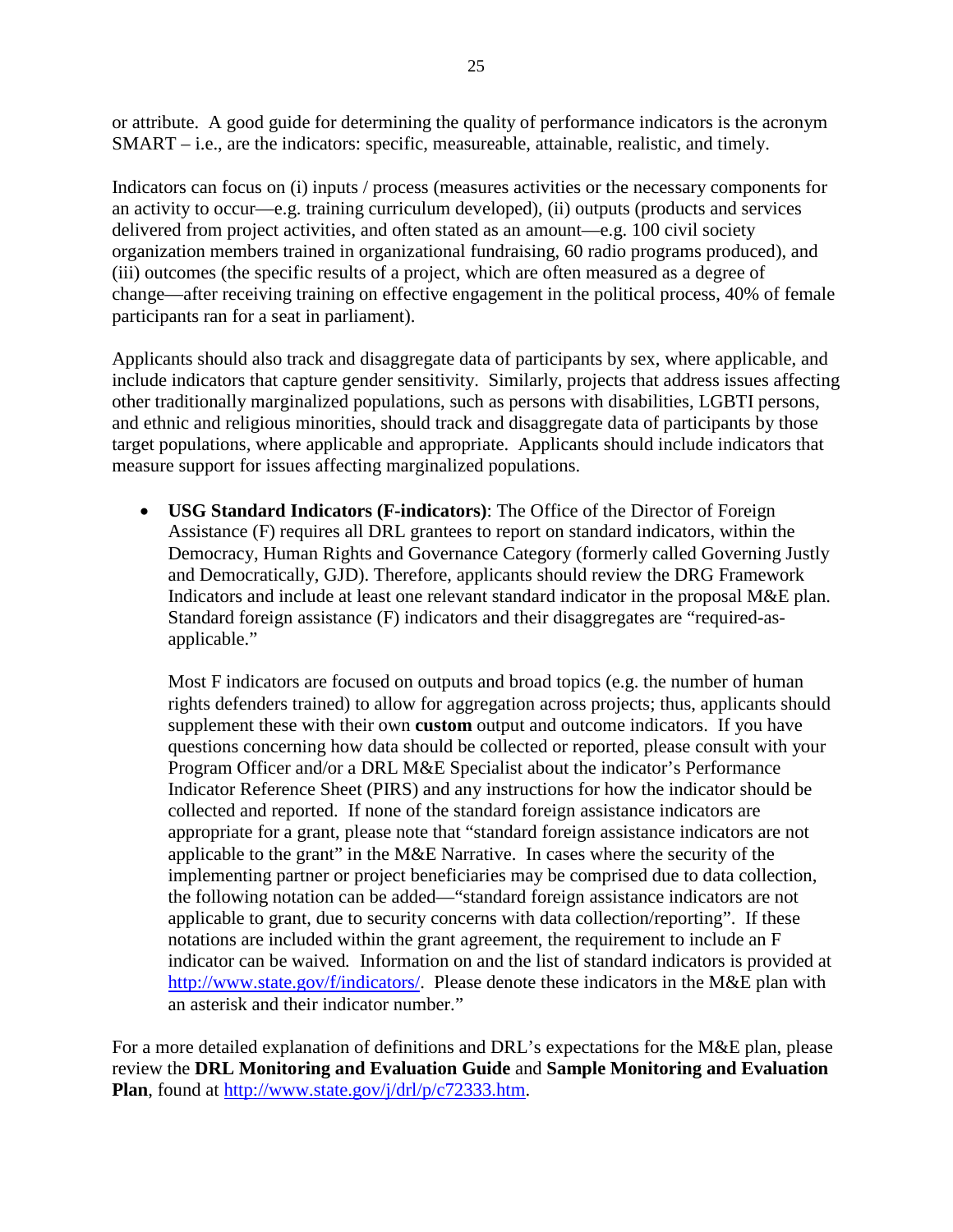### <span id="page-25-0"></span>**J. Risk Analysis Guidelines**

Risks are unavoidable – all projects inherently contain both internal and external risks. However, with proper identification and management, risks can be prepared for, minimized, or mitigated. The purpose of a Risk Analysis is to identify the internal and external risks associated with the proposed project in the application, rate the likelihood of the risks, rate the potential impact of the risks on the project, and identify actions that could help mitigate the risks. A Risk Analysis should not be considered a one-time exercise or a static document. DRL defers to organizations to conduct adequate risk analysis and remediation for all of its operations and advises that risk analysis and remediation occur throughout the life of a project and should result in revisions to risk analysis documents and processes as necessary. Applicants should include all assumptions and external factors identified in the logic model in the Risk Analysis. Applicants should rate the likelihood and potential impact of each risk as "High," "Medium," or "Low." Additional lines can be included in the risk analysis table as necessary.

The safety and security of recipients and beneficiaries are of utmost importance. DRL requires all recipients to conduct thorough risk assessments and take all actions necessary in accordance with those assessments to mitigate those risks. DRL does not take responsibility for the risks incurred by any recipient.

More information about the Risk Analysis, please see 2 CFR 200.519.

For a template Risk Analysis please see the Resources page on DRL's website: [http://www.state.gov/j/drl/p/c72333.htm.](http://www.state.gov/j/drl/p/c72333.htm)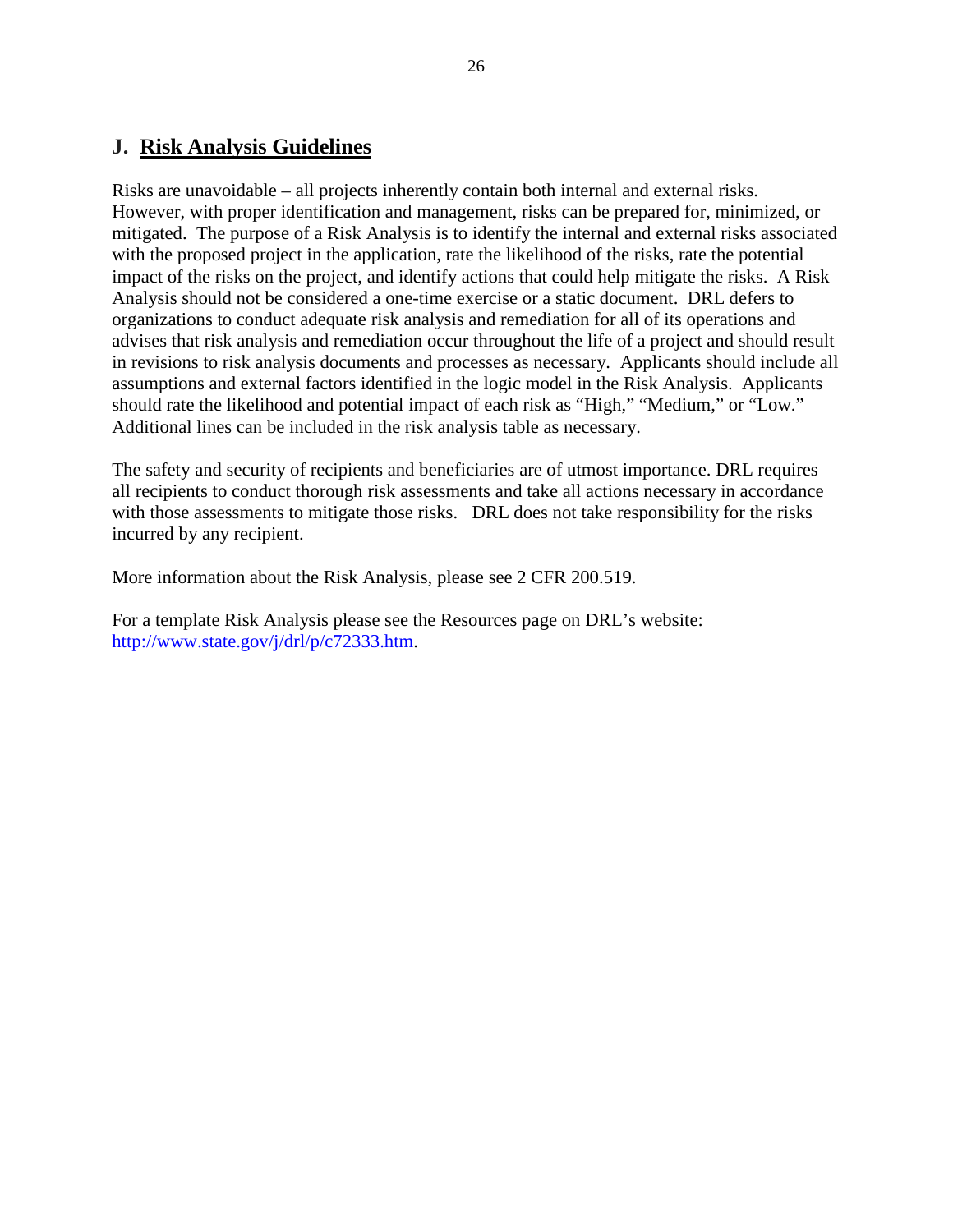### <span id="page-26-0"></span>**SECTION III: Proposal Submission Instructions**

The U.S. Department of State requires that proposals be submitted electronically via [www.grantsolutions.gov](http://www.grantsolutions.gov/) or [www.grants.gov.](http://www.grants.gov/) Both systems require registration by the applicant.

### **GrantSolutions.gov is highly recommended for submission of all applications and is DRL's preferred choice for receiving applications.**

Faxed, couriered, or emailed documents will generally **not** be accepted. Reasonable accommodations may, in appropriate circumstances, be provided to applicants with disabilities or for security reasons. Applicants must follow all formatting instructions in the applicable NOFO and these instructions.

DRL encourages organizations to **submit applications during normal business hours** (Monday – Friday, 9:00AM- 5:00PM Eastern Time). If an applicant experiences technical difficulties and has contacted the appropriate helpdesk but is not receiving timely assistance (e.g. if you have not received a response within 48 hours of contacting the helpdesk), you may contact the DRL point of contact listed in the NOFO. The point of contact may assist in contacting the appropriate helpdesk, but an applicant should also document their efforts in contacting the help desk. Applicants may also contact the DRL point of contact listed in the NOFO if experiencing technical issues with grants.gov or grantsolutions.gov that may result in a late submission.

Applicants experiencing technical difficulties should follow these three steps:

- 1) Contact the helpdesk for either Grants.gov or GrantSolutions immediately.
- 2) Document (including screenshots) technical issues AND efforts to contact the helpdesk.
- 3) If there are continued difficulties submitting documents, email all of the required documents to the DRL point of contact listed in the solicitation before the deadline.

*Note: The Procurement Office will determine technical eligibility of all applications and allowability of acceptable proposal submissions.* 

# <span id="page-26-1"></span>**A. GrantSolutions.gov Applications**

All applicants are strongly encouraged to submit applications via **[www.grantsolutions.gov](http://www.grantsolutions.gov/)**.

Applicants using GrantSolutions.gov for the first time should complete their "New Organization Registration" as soon as possible. This process must be completed before an application can be submitted. Registration with GrantSolutions.gov usually occurs directly after an applicant submits their registration. To register with GrantSolutions.gov, click "Login to GrantSolutions" and follow the "First Time Users" link to the "New Organization Registration Page." There are different ways to register your organization; click on the link that fits best.

Upon completion of a successful electronic application submission, the GrantSolutions system will provide the applicant with a confirmation page indicating the date and time (Eastern Time) of the electronic application submission as well as an official Application Number. This confirmation page will also provide a listing of all items that constitute the final application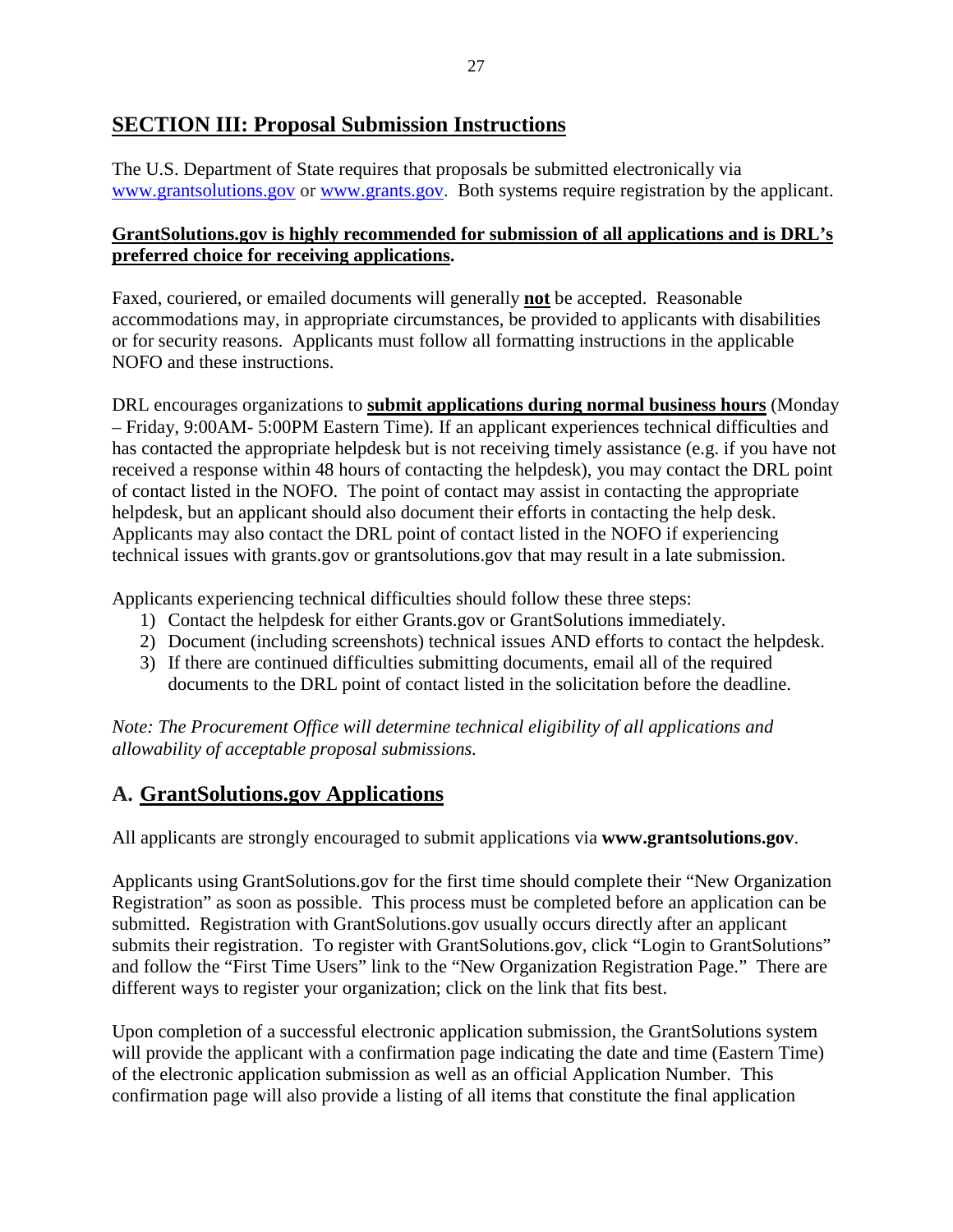submission. Please save this page for your records. Additionally you **must** save a screen shot of the checklist showing all documents submitted in case any document fails to upload successfully.

Late applications are neither reviewed nor considered unless the DRL point of contact listed in the NOFO is contacted prior to the deadline and is provided with evidence of system errors caused by GrantSolutions.gov that is outside of the applicants' control and is the sole reason for a late submission.

Applicants should not expect a separate notification from DRL upon receiving their application.

**It is the responsibility of the applicant to ensure that it has an active registration in GrantSolutions.gov or Grants.gov. Applicants are required to document that the application has been received by GrantSolutions.gov or Grants.gov in its entirety. DRL bears no responsibility for disqualification that result from applicants not being registered before the due date, for system errors in either GrantSolutions or Grants.gov, or other errors in the application process.** Additionally you **must** remember to save a screen shot of the checklist showing all documents submitted in case any document fails to upload successfully.

#### **GrantSolutions.gov Help Desk:**

For assistance with GrantSolutions.gov accounts and technical issues related to the system, please contact Customer Support at **[help@grantsolutions.gov](mailto:help@grantsolutions.gov)** or call 1-866-577-0771 (toll charges for international callers) or 1-202-401-5282. Customer Support is available  $8 AM - 5$ PM EST, Monday – Friday, except federal holidays.

For a list of federal holidays visit: [https://www.opm.gov/policy-data-oversight/snow-dismissal-procedures/federal-holidays/.](https://www.opm.gov/policy-data-oversight/snow-dismissal-procedures/federal-holidays/)

### <span id="page-27-0"></span>**B. Grants.gov Applications**

Applicants who do not submit applications via GrantSolutions.gov may submit via [www.grants.gov.](http://www.grants.gov/) **It is DRL's preference that applications be submitted through GrantSolutions.gov.** The Grants.gov registration process can take 10 business days or longer, even if all registration steps are completed in a timely manner.

Please refer to the Grants.gov website for definitions of various "application statuses" and the difference between a submission receipt and a submission validation. Applicants will receive a validation e-mail from Grants.gov upon the successful submission of an application. Validation of an electronic submission via Grants.gov can take up to two business days. Additionally you **must** save a screen shot of the checklist showing all documents submitted in case any document fails to upload successfully.

Late applications are neither reviewed nor considered unless the DRL point of contact listed in the NOFO is contacted prior to the deadline and is provided with evidence of system errors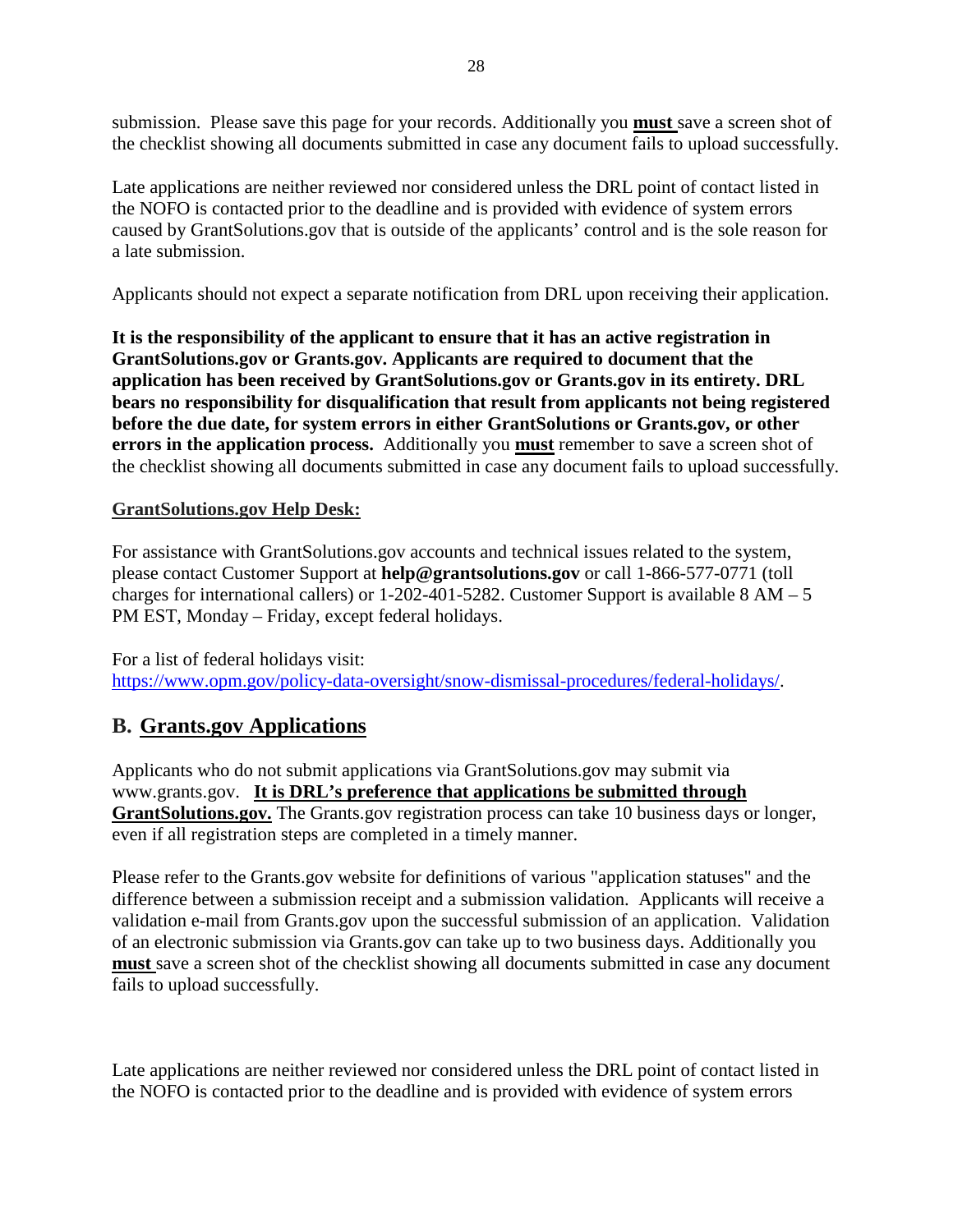caused by Grants.gov that is outside of the applicants' control and is the sole reason for a late submission.

Applicants should not expect a separate notification from DRL upon receiving their application.

**It is the responsibility of the applicant to ensure that it has an active registration in GrantSolutions.gov or Grants.gov. Applicants are required to document that the application has been received by GrantSolutions.gov or Grants.gov in its entirety. DRL bears no responsibility for disqualification that result from applicants not being registered before the due date, for system errors in either GrantSolutions or Grants.gov, or other errors in the application process.** Additionally you **must** remember to save a screen shot of the checklist showing all documents submitted in case any document fails to upload successfully.

#### **Grants.gov Helpdesk**:

For assistance with Grants.gov, please call the Contact Center at 1-800-518-4726 or email **[support@grants.gov](mailto:support@grants.gov)**. The Contact Center is available 24 hours a day, seven days a week, except federal holidays.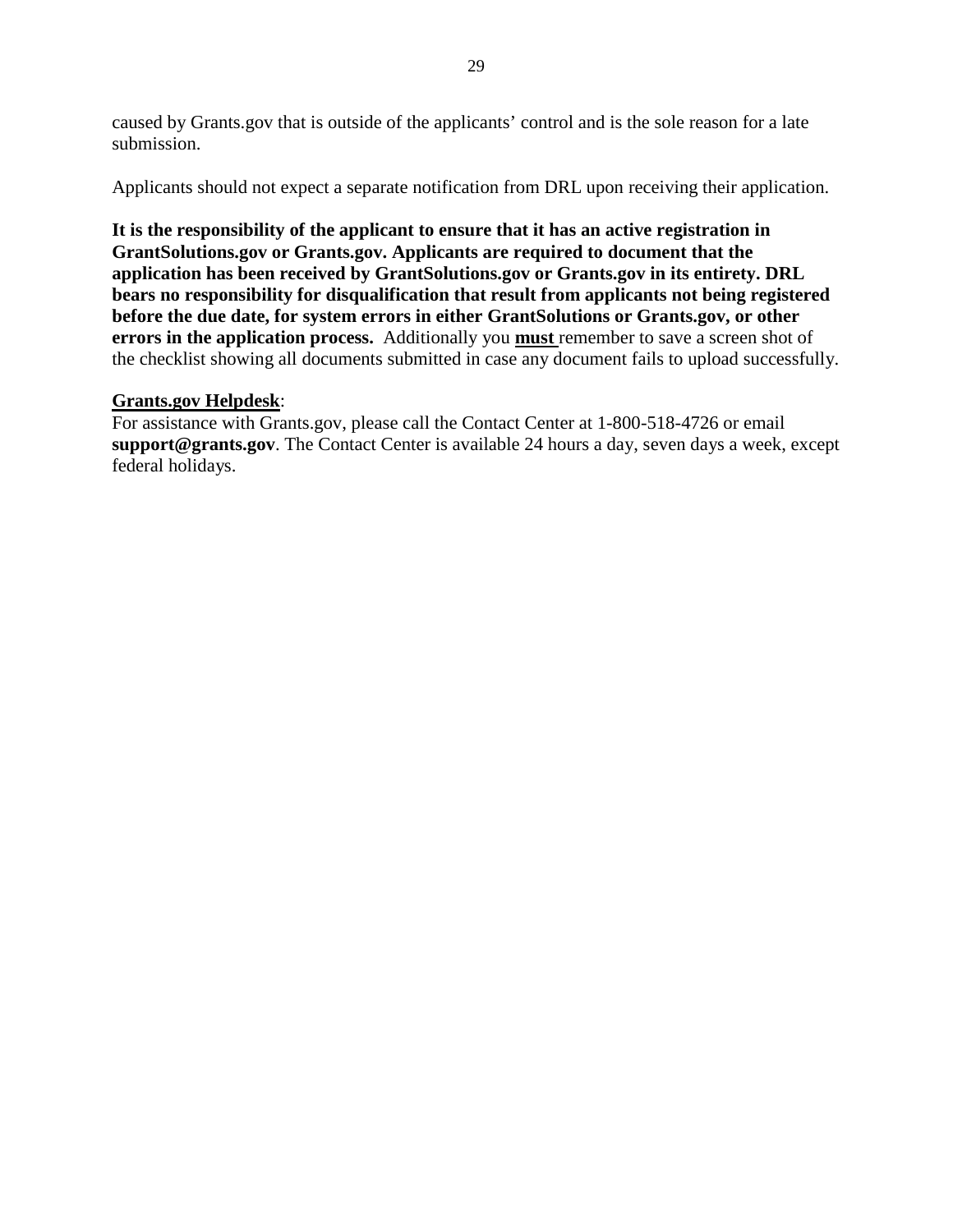### <span id="page-29-0"></span>**SECTION IV: PROPOSAL REVIEW PROCESS**

DRL strives to ensure that each application receives a balanced evaluation by a DRL Review Panel. The Department's Office of Acquisitions Management (AQM) will determine technical eligibility for all applications. All technically eligible applications for a given solicitation are reviewed against the same seven criteria, which include quality of project idea, project planning/ability to achieve objectives, institutional record and capacity, inclusive programming, cost effectiveness, multiplier effect/sustainability, and project monitoring and evaluation.

Additionally, the Panel will evaluate how the application addresses the solicitation request, U.S. foreign policy goals, and the priority needs of DRL overall. DRL may also take into consideration the balance of the current portfolio of active projects, including geographic or thematic diversity, if needed.

In most cases, the DRL Review Panel includes representatives from DRL, the appropriate Department of State regional bureau (to include feedback from U.S. embassies), and U.S. Agency for International Development (USAID) (to include feedback from USAID missions). In some cases, additional panelists may participate, including from other Department of State bureaus or offices, U.S. government departments, agencies, or boards, representatives from partner governments, or representatives from entities that are in a public-private partnership with DRL. At the end of the panel's discussion about an application, the Panel votes on recommending the application for approval by the DRL Assistant Secretary. If more applications are ultimately recommended for approval than DRL can fund, the Panel will rank the recommended applications in priority order for consideration by the DRL Assistant Secretary. The Grants Officer Representative (GOR) for the eventual award does not vote on the panel. All Panelists must sign non-disclosure agreements and conflicts of interest agreements.

DRL Review Panels may provide conditions and recommendations on applications to enhance the proposed project, which must be addressed by the applicant before further consideration of the award. To ensure effective use of DRL funds, conditions or recommendations may include requests to increase, decrease, clarify, and/or justify costs and project activities.

With the exception of technical submission questions, during the solicitation period U.S. Department of State staff in Washington and overseas shall not discuss competing applications with applicants until the review process has been completed and rejection and approval letters have been transmitted.

For further information on the DRL grants process, please see the DRL website: [http://www.state.gov/j/drl/p/index.htm.](http://www.state.gov/j/drl/p/index.htm)

# <span id="page-29-1"></span>**A. Proposal Review Criteria**

The Panel will evaluate each application individually against the following criteria, listed below in order of importance, and not against competing applications. Please use the below criteria as a reference but **do not structure your application according to the sub-sections**.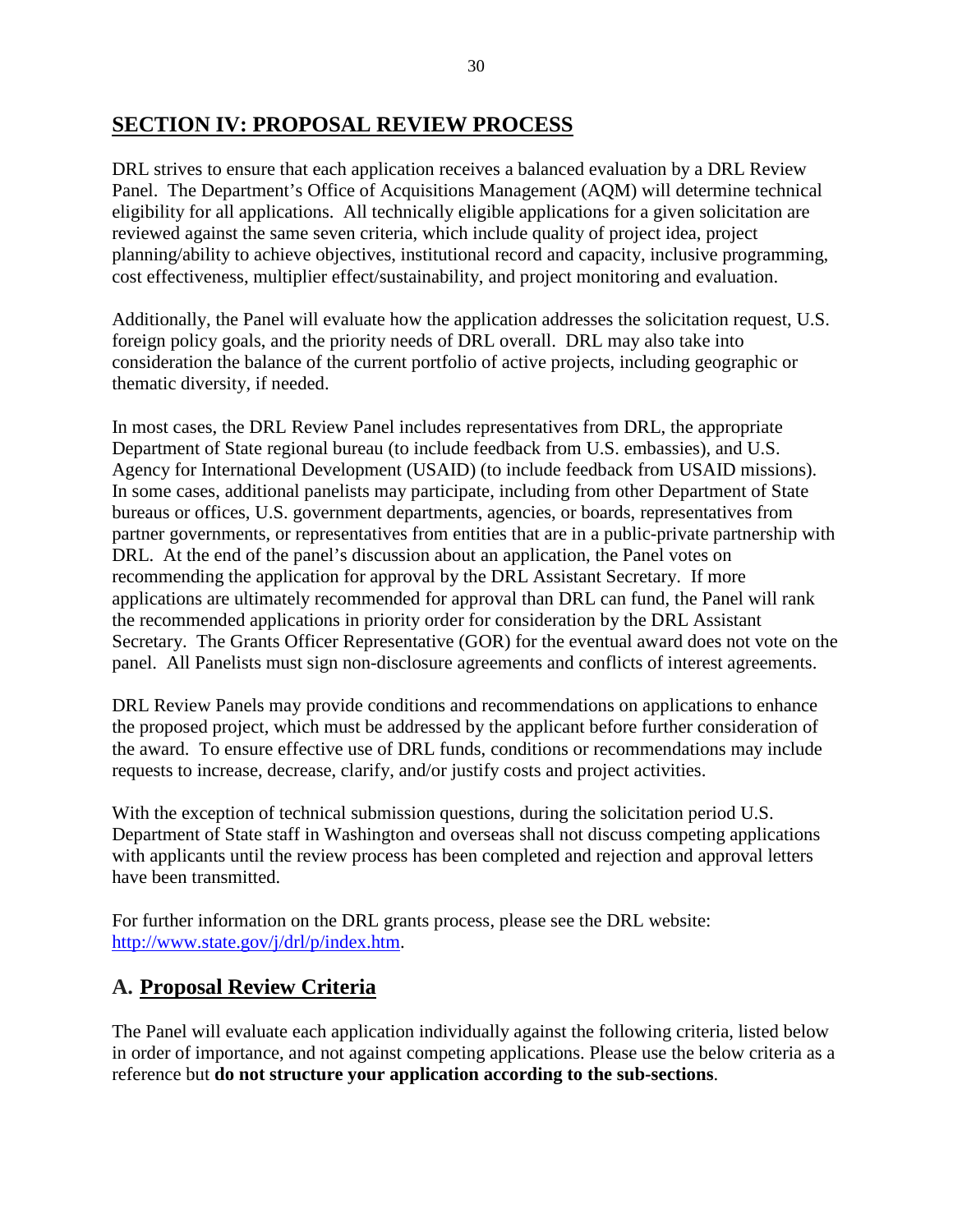#### **1) Quality of Project Idea**

Applications should be responsive to the program framework and policy objectives identified in the solicitation, appropriate in the country/regional context, and should exhibit originality, substance, precision, and relevance to DRL's mission of promoting human rights and democracy. Projects should have the potential to have an immediate impact leading to long-term sustainable reforms, DRL prefers new approaches that do not duplicate efforts by other entities. This does not exclude from consideration projects that improve upon or expand existing successful projects in a new and complementary way. In countries where similar activities are already taking place, an explanation should be provided as to how new activities will not duplicate or merely add to existing activities and how these efforts will be coordinated. Proposals that promote creative approaches to recognized ongoing challenges are highly encouraged. *DRL strives to ensure the rights and uphold the dignity of the most vulnerable or at-risk populations. DRL prioritizes project proposals with inclusive approaches for advancing these rights.*

#### **2) Project Planning/Ability to Achieve Objectives**

A strong application will include a clear articulation of how the proposed project activities contribute to the overall project objectives, and each activity will be clearly developed and detailed. A comprehensive monthly work plan should demonstrate substantive undertakings and the logistical capacity of the organization. Objectives should be ambitious, yet measurable, results-focused and achievable in a reasonable time frame. A complete application must include a logic model to demonstrate how the project activities will have an impact on its proposed objectives. The logic model should match the objectives, outcomes, key activities and outputs described in the narrative. Applications should address how the project will engage relevant stakeholders and should identify local partners and build capacity as appropriate.

If local partners have been identified, DRL strongly encourages applicants to submit letters of support from proposed in-country partners. Additionally, applicants should describe the division of labor among the direct applicant and any local partners. If applicable, applications should identify target areas for activities, target participant groups or selection criteria for participants, and the specific roles of sub-awardees, among other pertinent details.

DRL recognizes that all programs have some level of risk due to the internal/external variables that have the potential to adversely affect a program. Risk management should address how the program design incorporates the identification, assessment, and management of key risk factors (included but not limited to: physical safety, cyber security, programmatic operating environment, and organizational structure. DRL will review the risk analysis based on the organization's ability to identify risks that could have an impact on the overall program as well as how the organization will manage these risks.

#### **3) Institution's Record and Capacity**

DRL will consider the past performance of prior recipients and the demonstrated potential of new applicants. Applications should demonstrate an institutional record of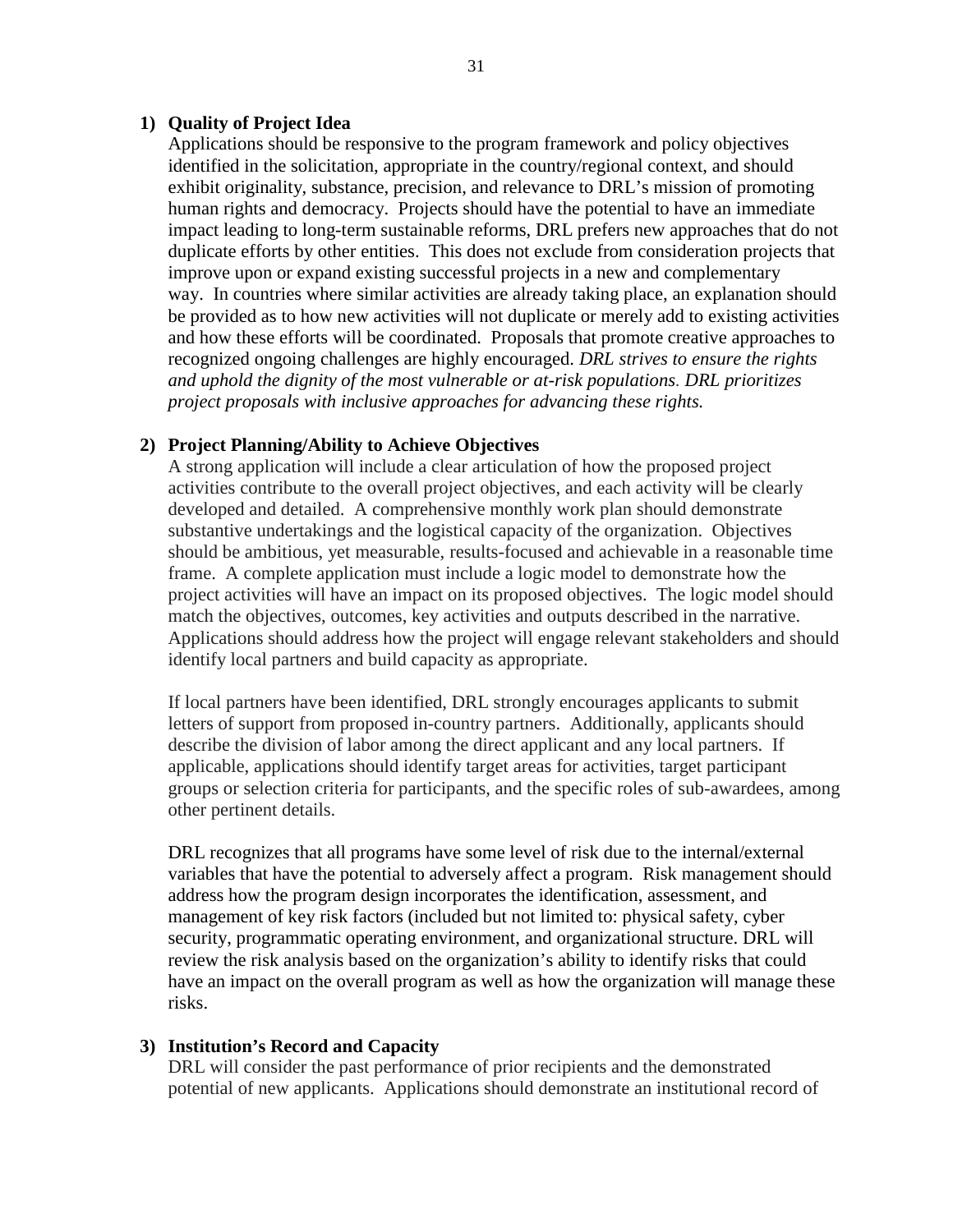successful democracy and human rights programs, including responsible fiscal management and full compliance with all reporting requirements for past grants. Proposed personnel and institutional resources should be adequate and appropriate to achieve the project's objectives. Projects should have potential for continued funding beyond DRL resources.

#### **4) Inclusive Programming**

DRL strives to ensure its projects advance the rights and uphold the dignity of the most at risk and vulnerable populations, including women, youth, people with disabilities, members of racial and ethnic or religious minority groups, and LGBTI persons. To the extent possible, applicants should identify and address considerations to support these populations in all proposed project activities and objectives, and should provide specific means, measures, and corresponding targets to include them as appropriate. Applicants must provide strong justifications if unable to incorporate the most at risk and vulnerable populations within proposed project activities and objectives. Applications that do not include this will not be considered highly competitive in this category.

#### **5) Cost Effectiveness**

DRL strongly encourages applicants to clearly demonstrate project cost-effectiveness in their application, including examples of leveraging institutional and other resources. However, cost-sharing or other examples of leveraging other resources are not required. Inclusion of cost-sharing in the budget does not result in additional points awarded during the review process. Budgets should have low and/or reasonable overhead and administration costs, and applicants should provide clear explanations and justifications for these costs in relation to the work involved. All budget items should be clearly explained and justified to demonstrate necessity, appropriateness, and connection to the project objectives.

*Please note: If cost-share is included in the budget, the recipient must maintain written records to support all allowable costs that are claimed as its contribution to cost-share, as well as costs to be paid by the Federal government. Such records are subject to audit. In the event the recipient does not meet the minimum amount of cost-sharing as stipulated in the recipient's budget, DRL's contribution may be reduced in proportion to the recipient's contribution.*

#### **6) Multiplier Effect/Sustainability**

Applications should clearly delineate how elements of the project will have a multiplier effect and be sustainable beyond the life of the grant. A good multiplier effect will have an impact beyond the direct beneficiaries of the grant (e.g. participants trained under a grant go on to train other people; workshop participants use skills from a workshop to enhance a national level election that affects the entire populace). A strong sustainability plan may include demonstrating continuing impact beyond the life of a project or garnering other donor support after DRL funding ceases.

#### **7) Project Monitoring and Evaluation**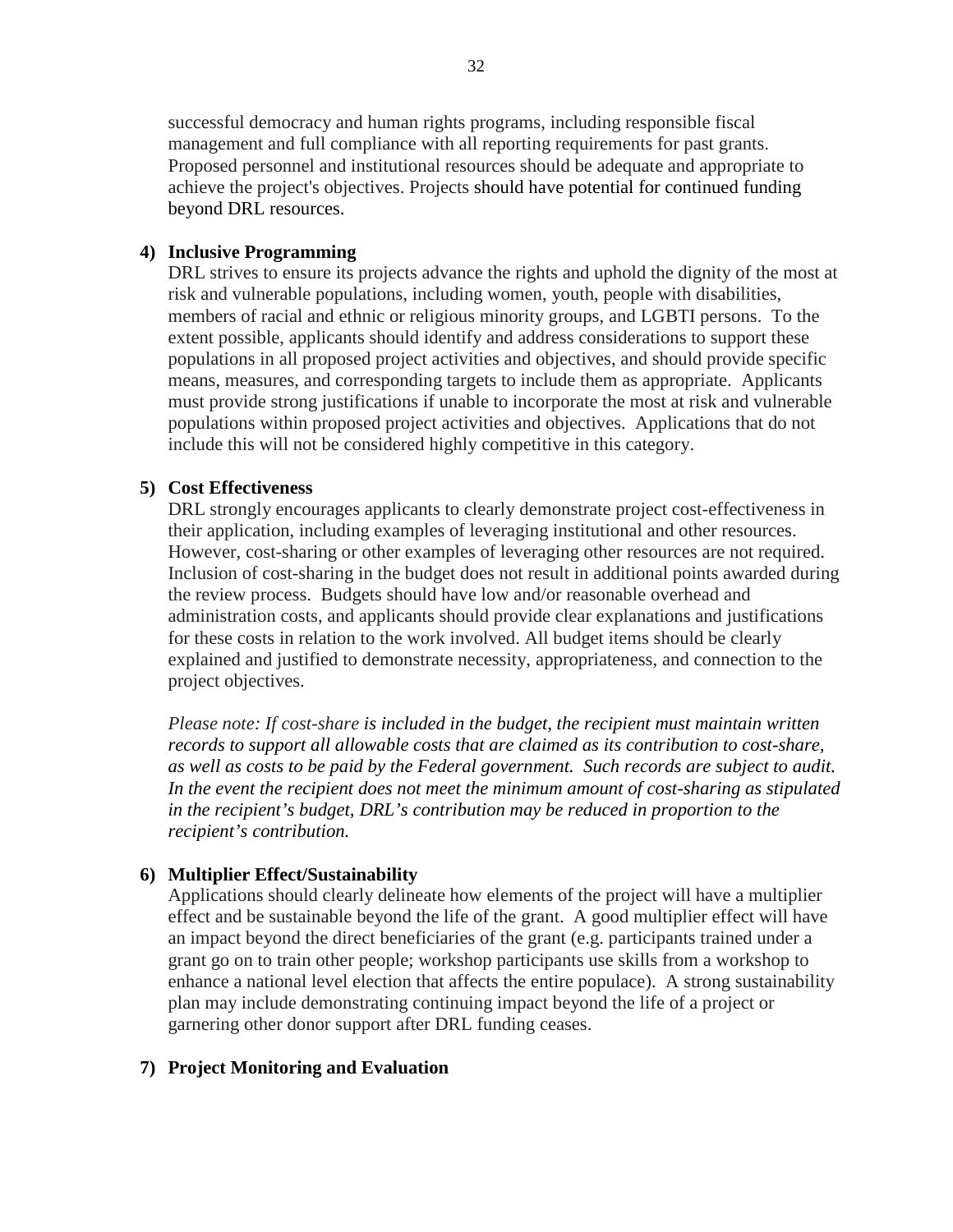Complete applications will include a detailed M&E Narrative and M&E plan, which detail how the project's progress will be monitored and evaluated. Incorporating welldesigned monitoring and evaluation processes into a project is an efficient method for documenting the change (intended and unintended) that a project seeks. Applications should demonstrate the capacity to provide objectives with measurable outputs and outcomes.

The quality of the M&E sections will be judged on the narrative explaining how both monitoring and evaluation will be carried out, and who will be responsible for those related activities. Explain how an external evaluation will be incorporated into the project implementation plan or how the project will be systematically assessed in the absence of one. Please see the section on *Monitoring and Evaluation Narrative* above for more information on what is required in the narrative.

The output and outcome-based performance indicators should not only be separated by project objectives but also should match the objectives, outcomes, and outputs detailed in the logic model and proposal narrative. Performance indicators should be clearly defined (i.e., explained how the indicators will be measured and reported) either within the table or with a separate Performance Indicator Reference Sheet (PIRS). For each performance indicator, the table should also include baselines and quarterly and cumulative targets, data collection tools, data sources, types of data disaggregation, and frequency of monitoring and evaluation. There should also be metrics to capture how project activities target the most at-risk and vulnerable populations or addresses their concerns, where applicable. Please see the section on *Monitoring and Evaluation Plan* above for more information on what is required in the plan.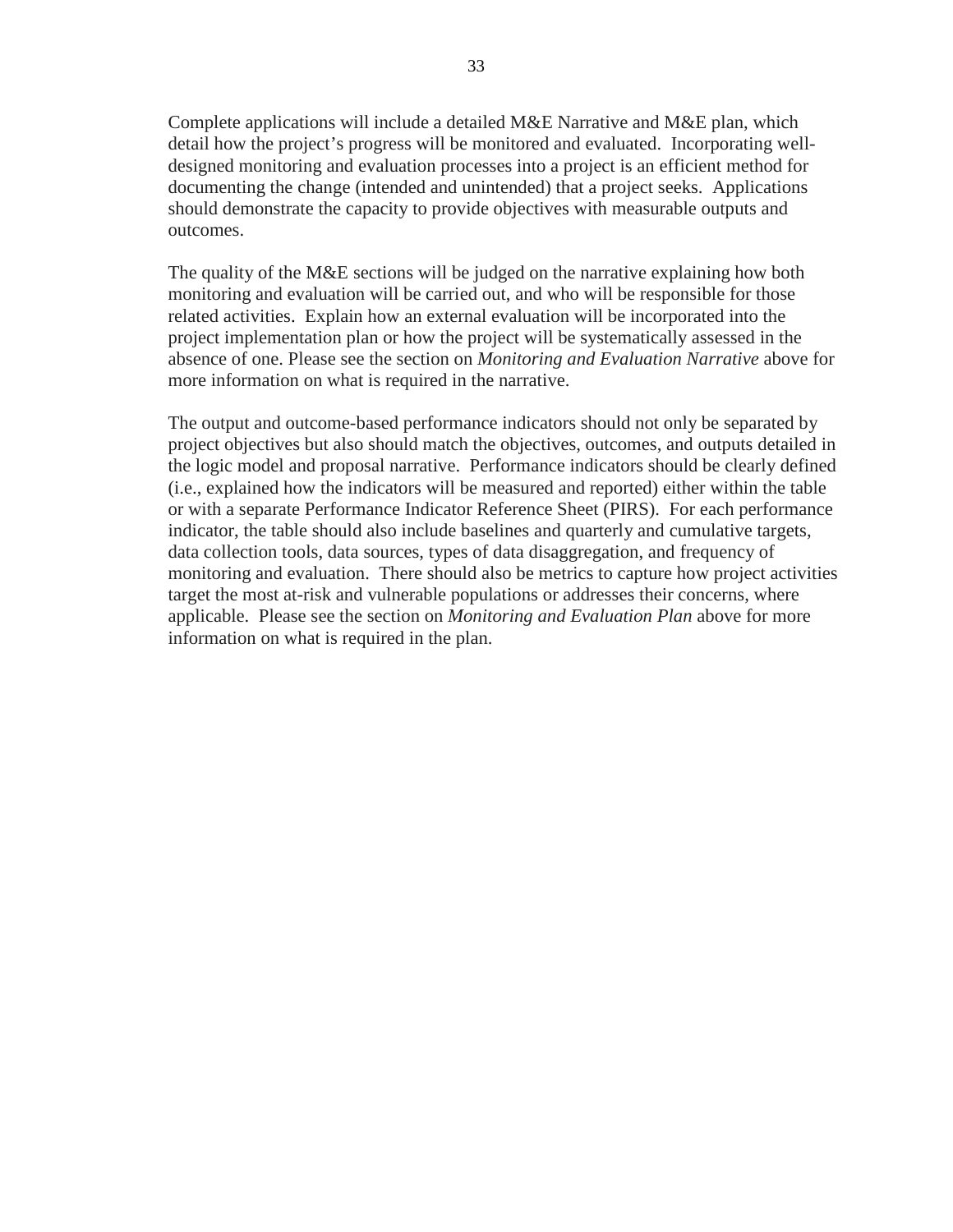# <span id="page-33-0"></span>**SECTION V: ADDITIONAL INFORMATION**

DRL will not consider applications that reflect any type of support for any member, affiliate, or representative of a designated terrorist organization.

Applicants should be aware that DRL understands that some information contained in applications may be considered sensitive or proprietary and will make appropriate efforts to protect such information. However, applicants are advised that DRL cannot guarantee that such information will not be disclosed, including pursuant to the Freedom of Information Act (FOIA) or other similar statutes.

The information in DRL's NOFO and this PSI for Applications, as updated in August 2016, is binding and may not be modified by any DRL representative. Explanatory information provided by DRL that contradicts this language will not be binding. Issuance of a NOFO and negotiation of applications does not constitute an award commitment on the part of the U.S. government. DRL reserves the right to reduce, revise, or increase proposal budgets in accordance with the needs of the project evaluation requirements.

The U.S. government may (a) reject any or all applications, (b) accept other than the lowest cost application, (c) accept more than one application, or (d) waive informalities and minor irregularities in applications received.

The U.S. government may make award(s) on the basis of initial applications received, without discussions or negotiations. Therefore, each initial application should contain the applicant's best terms from a cost and technical standpoint. The U.S. government reserves the right (though it is not under obligation to do so), however, to enter into discussions with one or more applicants in order to obtain clarifications, additional detail, or to suggest refinements in the project description, budget, or other aspects of an application.

DRL awards either a grant or cooperative agreement depending on the application's risk factor or the needs of the program, which is determined by the Grant Officer for applications that are successful. If it is determined to award a cooperative agreement, DRL expects to be substantially involved during the implementation of the cooperative agreement. Examples of substantial involvement can include:

- 1) Approval of the Recipient's annual work plans, including: planned activities for the following year, travel plans, planned expenditures, event planning, and changes to any activity to be carried out under the cooperative agreement;
- 2) Approval of sub-award Recipients, concurrence on the substantive provisions of the subawards, and coordination with other cooperating agencies;
- 3) Other approvals that will be included in the award agreement.

# <span id="page-33-1"></span>**A. Background Information on DRL and General DRL funding**

DRL is the foreign policy lead within the U.S. government on promoting democracy and protecting human rights globally. DRL supports projects that uphold democratic principles,